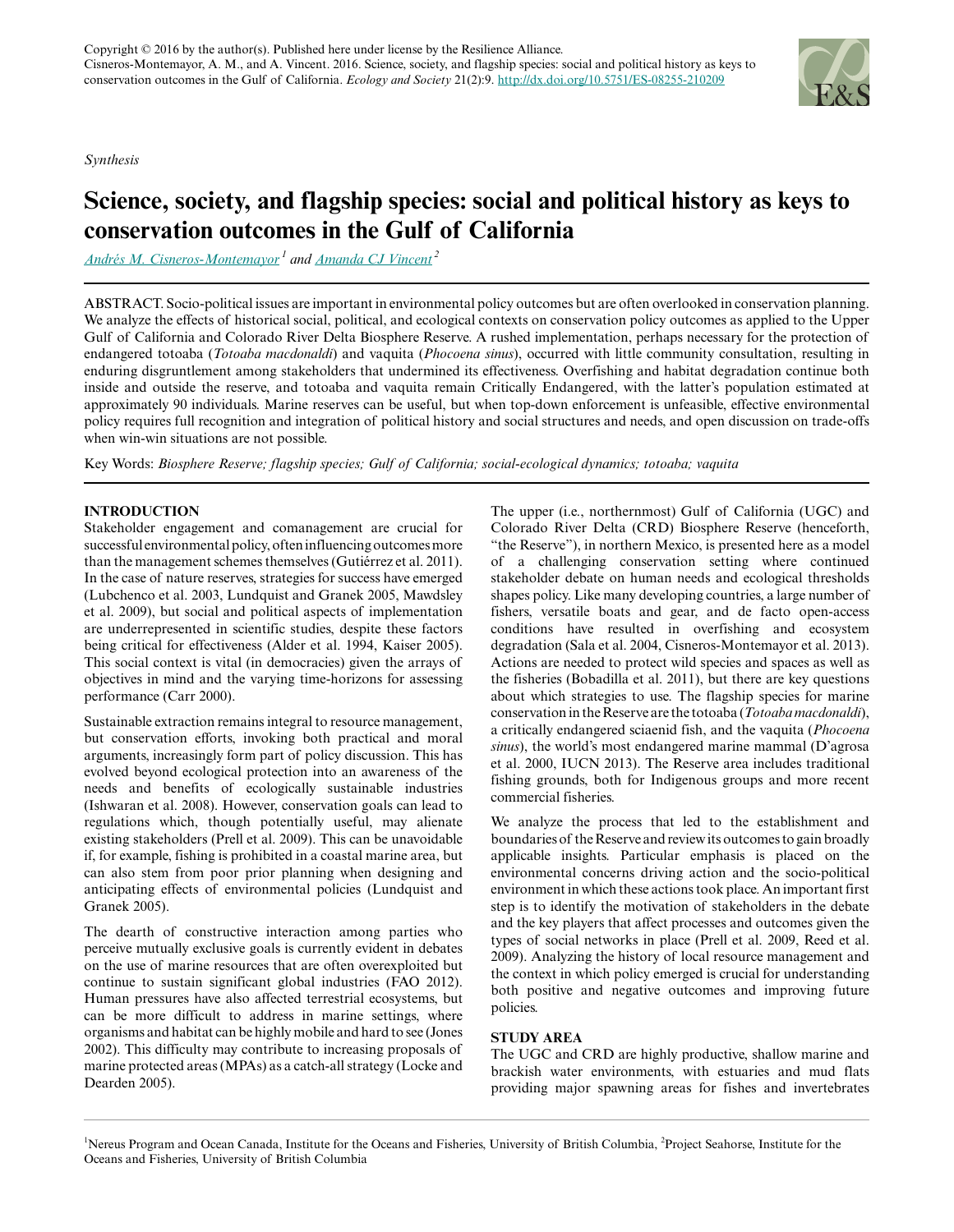(Galindo-Bect et al. 2000). It is also home to endemic and Critically Endangered marine species: the totoaba and the vaquita (IUCN 2013).

Since the early 1900s, the main human settlements are El Golfo de Santa Clara (popuation 2700) and Puerto Peñasco (population 31,000) on the Sonoran coast, and San Felipe (population 13,000) in Baja California (DOF 2009; Fig. 1). The Cucapá, Pima, and O'odham peoples that have historically inhabited the region were traditionally nomadic tribes, but partially settled along the northern CRD, notably near El Golfo de Santa Clara. These groups together total hundreds of people and, as with most Indigenous people throughout Mexico, are in precarious socioeconomic and cultural conditions after the degradation of lands and traditions under colonial and Mexican government (Navarrete-Linares 2008).

**Fig. 1.** Upper Gulf of California and Colorado River Delta Biosphere Reserve, including the core zone (CZ), buffer zone (BZ), and vaquita refuge area (VRA).



Fishing and some aquaculture drive the regional economy. The Mexican National Fisheries Chart (the official registry of Mexican fisheries) includes ~25 target species groups (> 300 species), with shrimps (Penaeidae) and sardines (Clupeidae) comprising approximately 50% of total landings and landed value (DOF 2010, CONAPESCA 2013). In the upper Gulf, key target species are shrimp (e.g., *Litopenaeus stylirostris*) and curvina (*Cynoscion* spp.); other bony fishes, sharks, and rays (e.g., *Scomberomorus* spp., *Micropogonias* spp., *Mustelus* spp., *Squatina* spp.) are seasonally important (Turk-Boyer and Cudney-Bueno 1998, Espinosa-Romero et al. 2014). Recently, jellyfish (*Stomolophus meleagris*) have become a highly valuable seasonal

target species (López-Martínez and Álvarez-Tello 2013, Cisneros-Mata et al. 2014, Girón-Nava et al. 2015).

More than 20,000 registered (and many unregistered) artisanal fishing boats (~7 m length open-deck fiberglass) and ~1500 larger industrial trawl and seine vessels operate along the Gulf (CONAPESCA 2007). Most fishers are organized into cooperatives of various sizes or work for larger industrial fishing firms (OECD 2006). Aquaculture, particularly for shrimp, has grown steadily and currently contributes approximately 60% of national shrimp production (CONAPESCA 2013), though it provides less employment compared to capture fisheries. There are concerns about environmental and social effects of aquaculture operations, specifically regarding pollution, habitat transformation, and a lack of integration of local communities in large-scale enterprises (Avilés-Quevedo and Vázquez-Hurtado 2006). Tourism is a very significant industry in the Gulf of California, though not yet well-established in the upper Gulf.

## **The Biosphere Reserve**

The Reserve spans the Colorado River Delta and Estuary, and the northern (upper) Gulf of California, including the coastline, and is the largest aquatic reserve in Mexico (9347 km²). The Reserve is divided into core, buffer, and Vaquita Refuge areas (Fig. 1), and 22 subareas with their own restrictions (Table 1). It is shared by two states (Baja California and Sonora) and three municipalities; water use along the Colorado River involves seven U.S. states (notably, California, Colorado, and Arizona). Multiple Mexican agencies have some jurisdiction over the Reserve, including the National Protected Natural Areas Commission (CONANP), National Ecology Institute (INE), National Fisheries Institute (INP), National Aquaculture and Fisheries Commission (CONAPESCA), Ministry of the Environment and Natural Resources (SEMARNAT), Federal Environment Protection Office (PROFEPA), National Commission for Use and Knowledge of Biodiversity (CONABIO), and the Mexican Navy (SEMAR).

### **HISTORY OF THE BIOSPHERE RESERVE**

Following from Rojas-Bracho et al. (2006), we divide our analysis into four periods defined by significant events related to science, society, and flagship species linked to the Reserve (Table 2). Transitions between these periods are marked by: (1) the end of freshwater flow from the Colorado River and the first description of the vaquita, (2) the first formal assessment of the vaquita, and (3) the decree of the Reserve.

#### **Preindustrial fisheries and first scientific studies (1900–1960)**

The UGC was an isolated region well into the 20th century, but nonetheless has a rich history of resource use. During the late 1800s and early 1900s, it was a corridor for supply ships headed up the Colorado River, facilitating development of the southwestern United States (Mueller and Marsh 2002) until sequential damming of the river beginning in the early 1900s. This virtually eliminated water flow to Mexico by the mid-1960s and was disastrous for riparian and marine habitats; the Colorado River estuary underwent major changes, including increased sedimentation and a switch from hypo- to hypersaline conditions (Álvarez-Borrego 2003, Flessa 2004).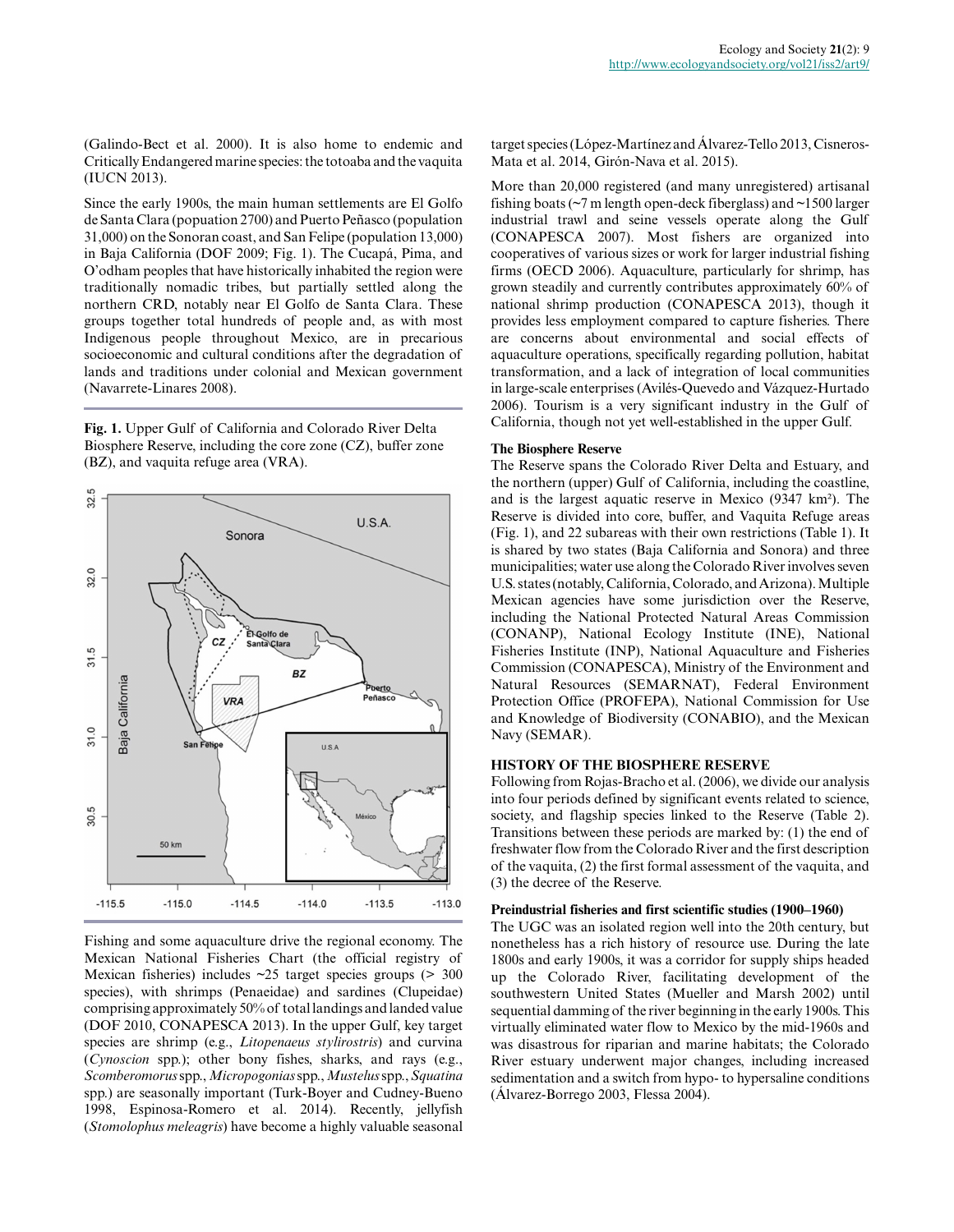**Table 1.** Restricted or prohibited activities in the Upper Gulf of California and Colorado River Delta Biosphere Reserve and pertinent laws in the Gulf of California. Summarized from the biosphere reserve management program (CONANP 2007).

| Region             | Restricted or prohibited activity    |
|--------------------|--------------------------------------|
| Gulf of California | Harm to marine mammals               |
|                    | Sea turtle extraction                |
|                    | Totoaba extraction                   |
|                    | $>$ 25.4-cm mesh gillnets            |
| Buffer zone        | Low-selectivity fishing $^{\dagger}$ |
|                    | Habitat modification                 |
|                    | Trawling                             |
|                    | Gillnetting (restricted)             |
|                    | > 15-cm mesh gill or set nets        |
|                    | Changes in ground use                |
|                    | Construction                         |
|                    | Camping (restricted)                 |
|                    | Mining                               |
| Core zone          | Resource extraction                  |
|                    | Habitat modification                 |
|                    | Fishing of any kind                  |
|                    | Changes in ground use                |
|                    | Agriculture                          |
|                    | Aquaculture                          |
|                    | Tourism (restricted)                 |
|                    | Camping                              |
|                    | Diving                               |
|                    | Outboard engine boats                |
|                    | Cattle grazing                       |

†Various subareas (> 600,000 ha) allow different types of fishing subject to specific guidelines.

Marine resources were already exploited to some degree, mostly for trade and subsistence by Indigenous groups and Mexican settlers. The first intensive fishery was based in Guaymas, Sonora, in the early 1900s and targeted totoaba for their swim bladders, although this species was historically caught for consumption by Indigenous fishers. Totoaba fishing using harpoons and oar or sail-powered canoes (Bahre et al. 2000) expanded, and the dried swim bladders (*buches*) were sold for use in soups in China and by the Asian community in California. The lack of roadways or freezing capacity meant that most remaining totoaba meat was discarded. In 1924, however, two Americans drove the first truck of iced fish through then-uncharted desert from San Felipe to the U.S. border. This established a new trade route into southern California and Arizona and prompted the expansion of totoaba and other fisheries (Bureau of Marine Fisheries 1949, Bahre et al. 2000).

Evolving fishery practices and environmental changes beginning in the late 1920s led to the threat of extinction for totoaba. Like many sciaenid fish, totoaba form large spawning aggregations at the water surface (Erisman et al. 2010). Despite limited fishing capacity at that time, focused effort on spawning grounds increased catches from 296 tonnes in 1932 to 2286 tonnes in 1942 (Cisneros-Mata et al. 1995*a*). New cotton and nylon nets and motorized boats in the 1940s and 1950s allowed fishers to haul entire spawning aggregations of totoaba (Bahre et al. 2000), followed by the start of industrialized shrimp trawl operations which caught juvenile totoaba (*machorros*) incidentally. Coupled with the (then-unrecognized) effect of diminishing freshwater flow on recruitment, this led to rapid declines in totoaba populations and catch (Cisneros-Mata et al. 1995*a,* Lercari and Chávez 2007; Fig. 2).

**Fig. 2.** Index of historical landings of totoaba and shrimp (metric tonnes), Colorado River outflow into Mexico (hm<sup>3</sup>), and vaquita abundance (individuals). Adapted from data in Cisneros-Mata et al. (1995*a*), and updated with data from CIRVA (2014), CONAGUA (2015), and FAO (2015). Indices are relative to the highest value for each time series.



Despite continued industrialization, prevailing cooperative management kept fisheries rooted in local communities. Implemented in the 1930s, cooperative rights-based systems paralleled agricultural policy, granting resident communities exclusive and nontransferable rights over land use (or in this case, marine resources; OECD 2006). These policies emerged following the Mexican Revolution (1910–1920s) to address the inequalities of privatized and concentrated resource ownership that often involved virtual (or literal) slave labor.

In the 1950s, biologists from the United States and Mexico began studying totoaba fisheries amid plummeting catches (Berdegué 1955). Their research quickly identified the estuaries as crucial spawning and rearing areas for totoaba, and the first fisheries conservation policies were declared, including banning gillnets in the estuary area (DOF 1949). Enforcement was nonexistent, but a conceptual and legislative seed had been planted in recognizing the area's need for protection.

In 1958, the skull of an undescribed marine mammal was found by American biologists, who described it as *Phocoena sinus* and gave it the common name "cochito", attributed by local fishers (Norris and McFarland 1958). This unassuming new species, later renamed "vaquita", would eventually become the primary focus of debate, conflict, and an international conservation movement in the UGC.

# **Industrial fisheries, science, and conservation advocacy (1960– 1990)**

As part of the modern environmental movement beginning in the 1960s, a number of scientists began work in the Gulf of California. Most research focused on fisheries and biology and ecology of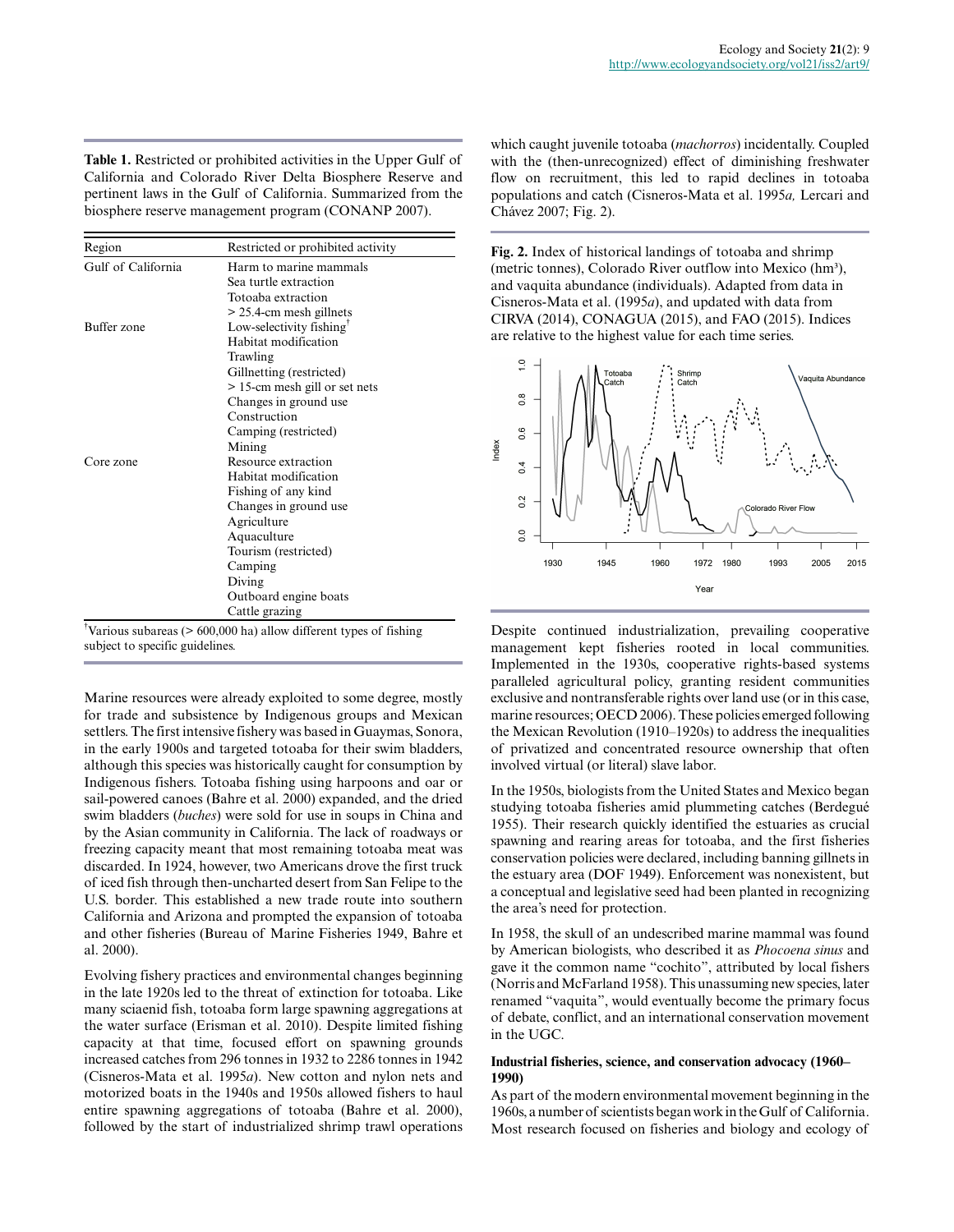| Historical context                  | Year      | Event                                                                                                                 |
|-------------------------------------|-----------|-----------------------------------------------------------------------------------------------------------------------|
| Preindustrial fisheries and first   | 1909      | Shipping through Colorado River ends with completion of Laguna Diversion Dam,                                         |
| scientific studies (1900-1960)      |           | California/Arizona                                                                                                    |
|                                     | 1910      | Commercial fishery for totoaba swim bladders begins                                                                   |
|                                     | 1924      | First truck of totoaba meat driven to United States                                                                   |
|                                     | 1936      | Completion of Hoover Dam                                                                                              |
|                                     | 1942      | Highest recorded totoaba catch                                                                                        |
|                                     | 1945      | First record of commercial shrimp catch in upper Gulf of California                                                   |
|                                     | 1949      | Mexico bans gillnets in Colorado River estuary                                                                        |
|                                     | 1955      | First scientific publication on totoaba overfishing                                                                   |
|                                     | 1958      | Description of <i>Phocoena sinus</i> ("cochito")                                                                      |
| Industrial fisheries, conservation  | 1961      | End of Colorado River flow into Mexico                                                                                |
| science, and advocacy (1960–1990)   | 1970      | Mexican government accelerates fisheries development                                                                  |
|                                     | 1972      | First marine Biosphere Reserve in Mexico, Laguna Ojo de Liebre                                                        |
|                                     | 1975      | Lowest recorded totoaba catch; permanent fishery closure                                                              |
|                                     | 1976      | Totoaba listed as threatened by International Union for the Conservation of Nature<br>(IUCN)                          |
|                                     | 1982      | First publication on conservation status of vaquita                                                                   |
|                                     | 1985      | First complete specimens of <i>P. sinus</i> reported                                                                  |
|                                     | 1989-1990 | El Niño and economic reforms affect fishing industry                                                                  |
| Pre-enactment and decree of the     | 1990      | United States embargoes imports of Mexican tuna                                                                       |
| Reserve (1990–1993)                 | 1990      | Vaquita listed as threatened by IUCN                                                                                  |
|                                     | 1990      | National Fisheries Bank declares bankruptcy                                                                           |
|                                     | 1992      | Mexico hosts United Nations Conference on Responsible Fishing                                                         |
|                                     | 1992      | Mexico creates national agencies for biodiversity (CONABIO), ecology (INE), and<br>environmental protection (PROFEPA) |
|                                     | 1993      | First systematic vaquita survey undertaken                                                                            |
|                                     | 1993      | Proposal for the Reserve presented to government (March)                                                              |
|                                     | 1993      | The Reserve is adopted by presidential decree (June)                                                                  |
| Evolution and current status (1994– | 1994      | North American Free Trade Agreement signed by Canada, United States, and Mexico                                       |
| present)                            |           | (January)                                                                                                             |
|                                     | 1998      | Surveys confirm vaquita range extends outside Reserve                                                                 |
|                                     | 2005      | Vaquita Refuge Area enacted to extend protection area                                                                 |
|                                     | 2007      | Cucapá people officially allowed to fish in core area                                                                 |
|                                     | 2008      | Vaquita survey suggests 57% decline since 1997                                                                        |
|                                     | 2011      | Shrimp trawling allowed in buffer zone                                                                                |
|                                     | 2012      | Bilateral agreement to restore Colorado River Delta                                                                   |
|                                     | 2014      | Vaquita population estimated at 97 individuals                                                                        |

**Table 2.** Timeline of social, political, economic, and ecological events before and after creation of the Upper Gulf of California and Colorado River Delta Biosphere Reserve.

local species and was undertaken by the then-Ministry of Fisheries (SEPESCA) and academic institutions, including universities in Baja California, Sonora, California, and Arizona.

This period saw a rapid expansion in the fishing industry, built on subsidies and parastatal organizations as part of a national plan to shift labor away from agriculture and stimulate fish production (Hernandez and Kempton 2003, Valdéz-Gardea 2010). From 1970–1980, the national fleet doubled, and landings increased from ~200 thousand to > 1 million tons (CONAPESCA 2007). Investments included industrial (particularly small pelagic) fisheries and processing capacity and thousands of new artisanal vessels along the coasts.

The totoaba population remained severely depleted through targeted fisheries, bycatch, and impaired recruitment because of lack of freshwater flow (Lercari and Chávez 2007). These combined factors resulted in a historically low catch in 1975 and a subsequent ban on all totoaba fishing (DOF 1975). Protests against this ban were subdued, likely because of waning catches during the previous decade and the concurrent growth of other fisheries. In 1976, totoaba became the first marine fish to be designated as Endangered by CITES.

Little attention had been paid to vaquita since its description in 1958, though it was thought to inhabit the uppermost portion of the Gulf and was recognized as a small population. In 1986, however, the first recorded specimens were caught in a gillnet set for totoaba research. This was also the first time that fishers' common name for the porpoise, *vaquita* (a rare sight even to them), was properly adopted (Brownell et al. 1987). Renewed interest in vaquita was followed by bycatch monitoring programs to estimate its population size, with a first estimate of  $~600$ individuals. Vaquita was designated as Critically Endangered in 1990, but little else was known about it (Rojas-Bracho et al. 2006). Research on vaquita biology, ecology, and distribution was led by an emerging conservation movement in Mexico, including scientists in various academic, nongovernmental, and governmental institutions.

In 1990, a U.S. embargo on Mexican tuna imports, imposed because of dolphin bycatch, significantly affected binational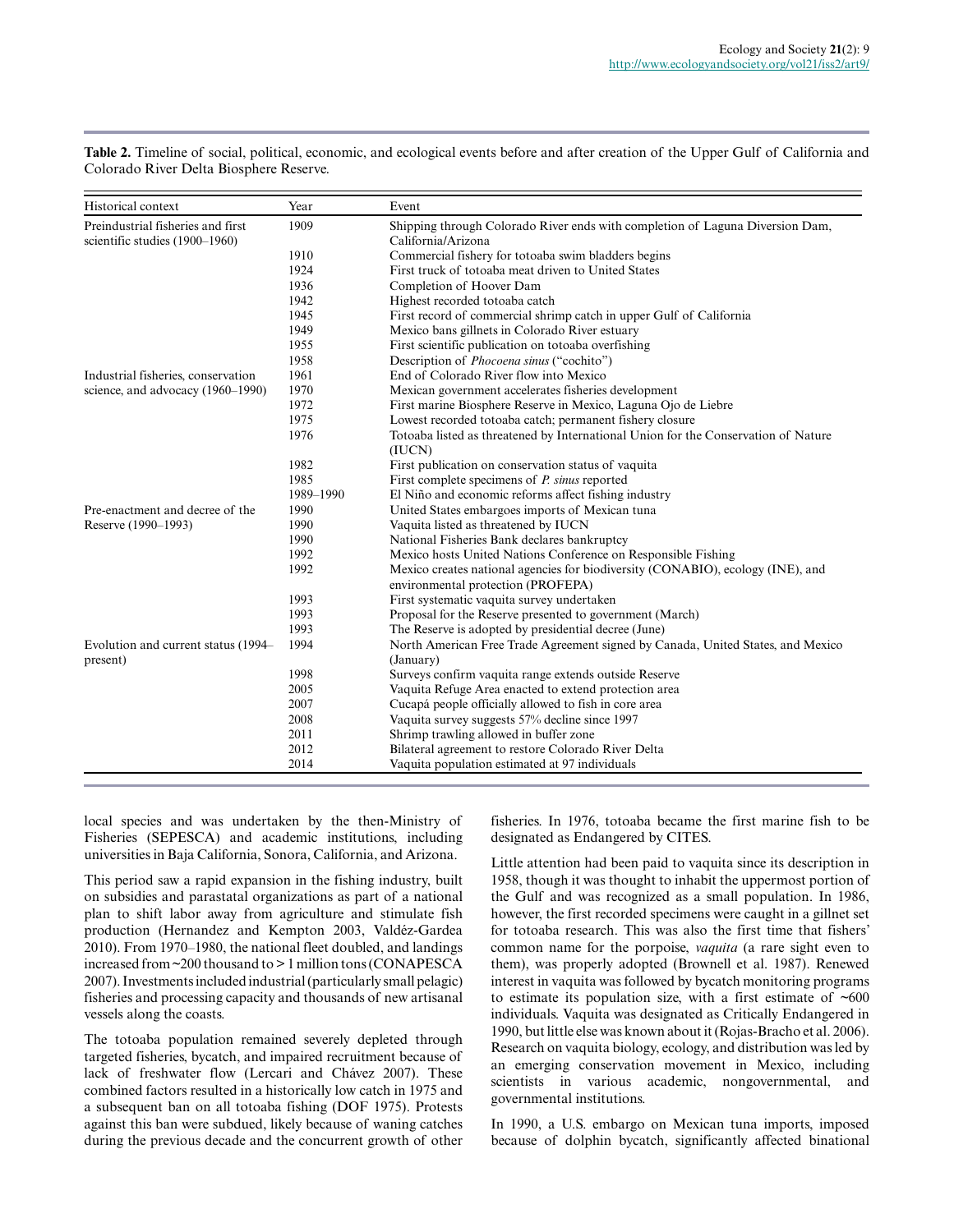relations and future conservation actions. It dealt a severe blow to communities in northwest Mexico (mainly on the western coast of Baja California) and showed the potential repercussions of environmental guidelines (McDorman 1992). Originally suspended because of approved Mexican compliance with the *Marine Mammal Protection Act,* the embargo proceeded after the Earth Island Institute, a U.S.-based conservation nongovernmental organization (NGO), successfully sued the U.S. government. The decision stated that the time given to foreign fleets to prove compliance and the measure of bycatch employed were incompatible with statutes to ensure swift enforcement. The ruling acknowledged that these statutes were partly designed to protect U.S. tuna fisheries from competition with less-regulated fleets (U. S. District Court, *Earth Island v Mosbacher,* 1990). Resentment toward foreign conservation interests and their perceived link to foreign industry permeated Mexican society, including scientists, and is still palpable.

Adding to turmoil in the fishing sector, a strong El Niño in the late 1980s and early 1990s severely affected sardine and shrimp stocks, the backbone of fisheries along the entire Gulf (Cisneros-Mata et al. 1995*b,* Hernandez and Kempton 2003). This ecological blow would be followed by economic and political ones.

## **Pre-enactment events and the decree of the Reserve (1990–1993)**

A series of rapid events culminated with the establishment of the Reserve in 1993 (DOF 1993). In 1988, the incoming administration was negotiating the North American Free Trade Agreement (NAFTA) with the United States and Canada, and a key issue was Mexico's perceived competitive industrial advantage due to weaker environmental policies (McDorman 1992, McGuire and Valdez-Gardea 1997), including bycatch of marine mammals. Mexico became proactive on environmental themes, including a strong showing at the Rio Earth Summit and the hosting of the Cancún Conference on Responsible Fishing in 1992 (Caddy and Griffiths 1995).

As the tuna embargo and NAFTA discussions fostered political will for visible conservation actions, the regional fishing industry was in crisis. The new federal government had been reshaping primary industries through privatization and withdrawal of below-market rate loans to cooperatives (Greenberg 2006). Furthermore, the federal bank funding fisheries initiatives, BANPESCA, was mired in mismanagement and corruption, and declared bankruptcy in 1990 (Hernandez and Kempton 2003). Amid continuing El Niño conditions, landings in the Gulf of California decreased by > 50% between 1989 and 1993, and the size of the fishing fleet showed the first and only (slight) decrease on record (CONAPESCA 2007). As cooperatives disbanded, many fishers were incorporated into new, more streamlined and profit-driven fishing firms or found other employment. In the upper Gulf, fishing income decreased by 80%, and 50% of fishers in Puerto Peñasco became unemployed (Valdéz-Gardea 2010).

As the fishing sector struggled, fisheries scientists remained concerned about the totoaba population (Cisneros-Mata et al. 1995*a*) while conservation groups (mostly U.S.-based) dedicated efforts to vaquita protection (McGuire and Valdez-Gardea 1997). Despite high uncertainty regarding population status or bycatch rates, vaquita was perceived by conservation advocates and scientists as a victim of lax environmental policy in Mexican fisheries and management (Fleischer and Pérez-Cortés 1996), a negative for NAFTA discussions. In 1992, the Ministry of Urban Development and Ecology (its name reflecting an odd mandate) asked the Sonora government to develop a proposal to support the creation of a natural reserve, and the President created the International Committee for the Recovery of the Vaquita (CIRVA). In the following months, the North American Wetland Conservation Council, The Nature Conservancy, Conservation International, and the World Wildlife Fund funded workshops among scientists and conservation advocates to discuss the issue (SEMARNAP 1995).

A significant source of environmental degradation was the damming of the Colorado River by the United States that virtually stopped freshwater flow to the estuary since the early 1960s (Fig. 2). This resulted in declines of now-threatened native river fish populations, loss of important bird habitats, and fundamental shifts in oceanographic conditions (Mueller and Marsh 2002, Álvarez-Borrego 2003). Totoaba and shrimp reproduction appear to have suffered from reductions in freshwater flow, independent of fishing activity, that contributed to their decline and have hindered recovery (Galindo-Bect et al. 2000, Lercari and Chávez 2007; Fig. 2). Studies have shown that hypersaline conditions do allow totoaba survival, yet even point increases in freshwater flow result in increased productivity (Valdez-Muñoz et al. 2010). There is currently no evidence of habitat degradation effects on vaquita, though this has not been studied explicitly because of a focus on bycatch prevention (Rojas-Bracho and Taylor 1999, Rojas-Bracho et al. 2006).

Early in 1993, one year before the NAFTA signing, the Presidency informed government agencies and NGOs of the intention to create a reserve, and an interagency proposal led by CIRVA was drafted (McGuire and Valdez-Gardea 1997). Although the vaquita distribution was unclear, unconfirmed reports and an ongoing survey suggested that it extended beyond the northernmost UGC (Fleischer and Pérez-Cortés 1996). The proposed lower bounds of the reserve were thus placed just north of the two largest towns in the region in a compromise between protection and social conflict (Fig. 1). A few months later, the first comprehensive vaquita survey revealed that these lines lay roughly along the middle of the population's likely core range (Gerrodette et al. 1995).

Public consultation, specifically including Indigenous groups, is highlighted in recent management plans (CDI 2009, DOF 2009), yet we could not find any information regarding such consultation processes during the planning stages of the reserve. The official account of the Reserve's history highlights a successful bid to "combine conservation efforts by government institutions, research and higher education centers, and non-government organizations ... to form the proposal that served as a basis for the establishment of the Biosphere Reserve" (CONANP 2007). There is no mention of public consultation, including with fishers, Indigenous communities, or other resource users, prior to the Reserve's establishment.

Despite a weakened fishing sector, there was strong resistance to the Reserve, particularly from the industrial shrimp fleet based in Guaymas, Sonora. To offset economic losses and quell dissent, new funding programs began within the National Solidarity Program to subsidize local fisheries and aquaculture and to promote tourism (OECD 2006).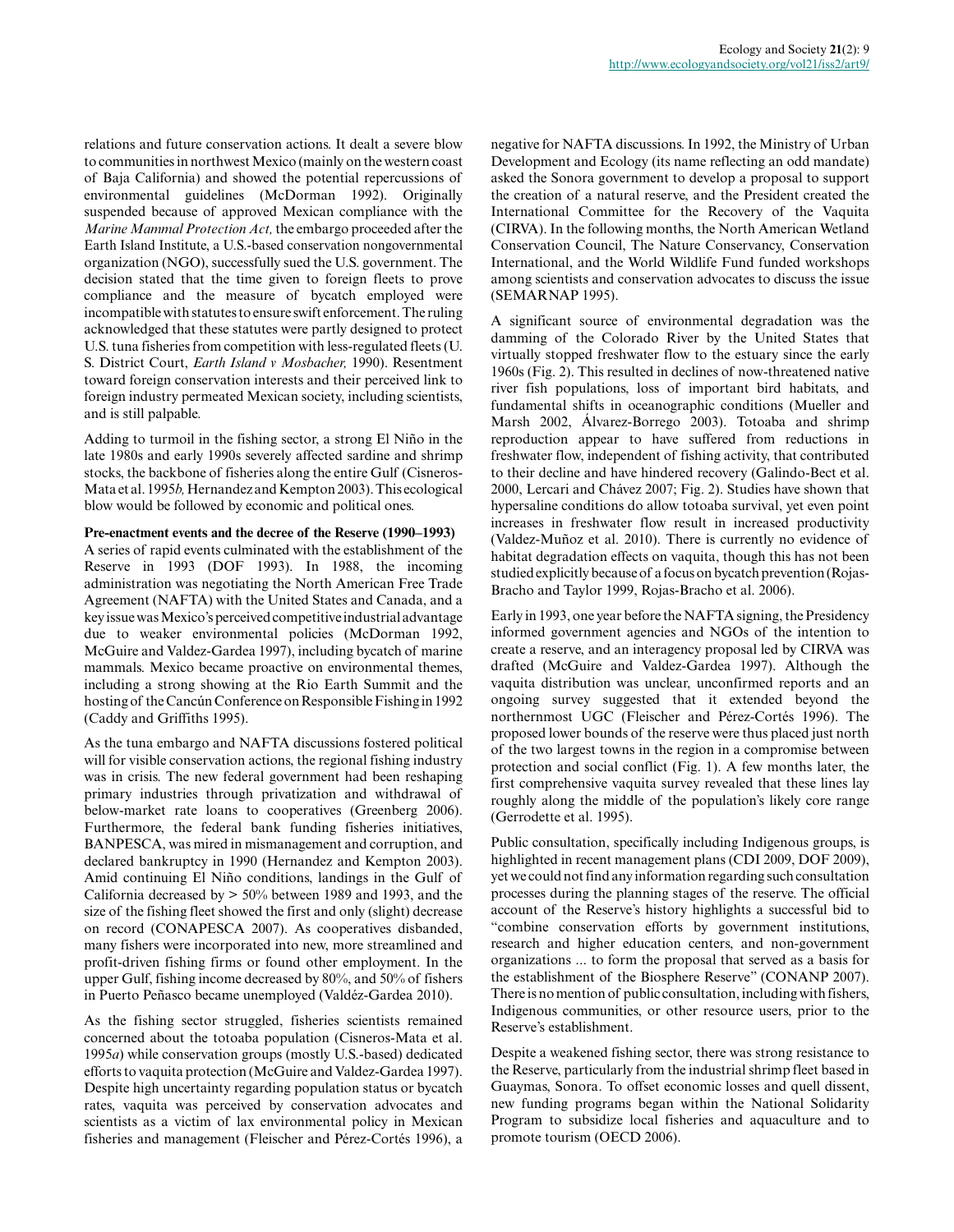The first formal proposal for a biosphere reserve was presented to the government in March of 1993 (Brusca et al. 2001). Three months later, on June 10, the Reserve was decreed by then-President Salinas and passed into law. A Presidential decree is produced unilaterally by the executive on behalf of the nation and is technically irrevocable. In practice, it can be challenged by Congress or state governments with evidence that industry is significantly affected. Among those present at the enactment ceremony were President Salinas; his top aides; the Governors of Sonora, Baja California, and Arizona; and the U.S. Secretary of the Interior (McGuire and Valdez-Gardea 1997). The lofty stated goals of the Reserve are to:

*[P]reserve the natural environments of the region and the more fragile ecosystems; ensure the balance and continuity of their ecological evolutionary processes; rationally benefit from its natural resources; to preserve the genetic diversity of wild and aquatic species of peninsular, insular and marine flora and fauna, particularly those that are endemic, threatened and in danger of extinction; enable regional socioeconomic development; promote applied research and technology, environmental and historical-cultural education and recreational and tourism activities; as well as maintain an adequate field for scientific research* (DOF 1993).

#### **Evolution, current status, and future (1994–present)**

During the second half of the 1990s, a conservation lobby led by foreign-based NGOs with offices in Mexico pushed for wider marine conservation measures, including expanded Reserve boundaries. However, regional fisheries had recovered after economic restructuring and the return of key fish stocks following the 1989–1990 El Niño. Concurrently, fishers' real income within the Reserve decreased from 1994–2002 (Vázquez León et al. 2010). Conservation proposals were met with sometimes violent demonstrations, shaping a period of socio-political backlash (mainly from the fisheries and coastal development sector) against conservation groups perceived to have helped impose a reserve with few benefits for, and no consultation with, local communities (McGuire and Valdez-Gardea 1997).

By the late 1990s, arguments for vaquita conservation efforts were restrengthened as acoustic surveys confirmed that a significant part of its distribution lay outside the Reserve (Rojas-Bracho et al. 2006). A lengthy research and discussion process was characterized by strong emphasis on identifying and mitigating potential community economic losses (WWF et al. 2005, Rojas-Bracho et al. 2006). A Reserve extension in which gillnetting is banned, the Vaquita Refuge Area (VRA) emerged in 2005, though still without full acceptance from local fishers. An indication of persistent disagreement is that the VRA was again enacted by presidential decree, by then-President Fox (DOF 2005), rather than as a product of broad consensus. Vaquita remains Critically Endangered (IUCN 2013), with an estimated population size of 245 individuals in 2008 (Gerrodette et al. 2011); in 2014, this was revised to 97 individuals (CIRVA 2014).

In the case of totoaba, recent studies and anecdotes suggest its population may be increasing, yet its life history and ongoing illegal catch probably preclude recovery to previous known abundances (Márquez-Farías and Rosales-Juárez 2013), and it remains Critically Endangered (IUCN 2013). Many fishing

restrictions (Table 1) were never fully enforced or respected by fishers, but because totoaba fisheries are banned, current catch (which can be substantial; Cisneros-Montemayor et al. 2013) is illegal and therefore largely unknown. Unsustainable fishing continues both inside and outside the Reserve, resulting in declining overall catches of and profits from almost all species (Rojas-Bracho et al. 2006, Vázquez León et al. 2010), and combines with continued government aid to fishing fleets in a cycle of overexploitation and subsidization (OECD 2006, Espinoza-Tenorio et al. 2011).

Analyses of the Reserve reveal much more about costs than corresponding benefits. Aside from appeals for the vaquita's existence, local benefits from the Reserve have been limited to buy-back programs for gillnets or financial support for state governments to aid in enforcement (Rojas-Bracho et al. 2006, WWF and INE 2006). Fishers have increasingly questioned conservation measures and pressured government officials to ease restrictions (Méndez-Fierros 2005, Notimex 2008), even as all parties acknowledge the need for effective measures to ensure sustainability (Aragón-Noriega et al. 2010). For example, shrimp trawlers in Puerto Peñasco reached an agreement in 2011, brokered by the state government, to allow trawling within the buffer zone of the reserve (Ramírez 2011).

The importance of fishing for the Cucapá people was recognized in 2004 by the National Human Rights Commission, allowing them to fish in the core area of the Reserve under guidelines to protect endangered species (CNDH 2004, Luque Agraz and Gómez 2007). The issue of recognition of Indigenous peoples' rights is important to highlight in the context of the Reserve. These communities are undoubtedly the most marginalized (both currently and historically) at both local and national levels, yet their challenges go beyond access to resources and include both endogenous and exogenous pressures that threaten their continued existence as peoples. This requires discussion and solutions that include but go far beyond ecology and fisheries.

In addition to fishing, tourism is a growing source of environmental and social pressures, primarily because of largescale development along the coast (Bryant 2007), including construction of hotels and marinas and appropriation of beaches and fresh water. This has catalyzed conflict between primarily local fishers and incoming workers and developers (Valdéz-Gardea 2010). There have also been proposals to develop a recreational fishery for totoaba under the assumption that a catchand-release policy will mitigate potential negative effects. This must be assessed skeptically given that sciaenid fish have shown post-release mortality rates of up to 70%, although mortality can be lower if the fish are handled properly (Lewin et al. 2006). Tourism may benefit parts of the region, provided that future development is subject to stringent ecological and social guidelines and regulations, but has been hindered by safety concerns and downturns in the global economy (Bryant 2007).

The sharpened conflict with fisheries interests during the early part of this period led to an evolution in conservation strategies, stressing stakeholder consultation and cooperation. After a period of trust building, more tempered dialogue resulted in positive advances. These include comanagement plans and selfimposed fishing restrictions to protect spawning aggregations for key species (Turk-Boyer and Cudney-Bueno 1998). These policies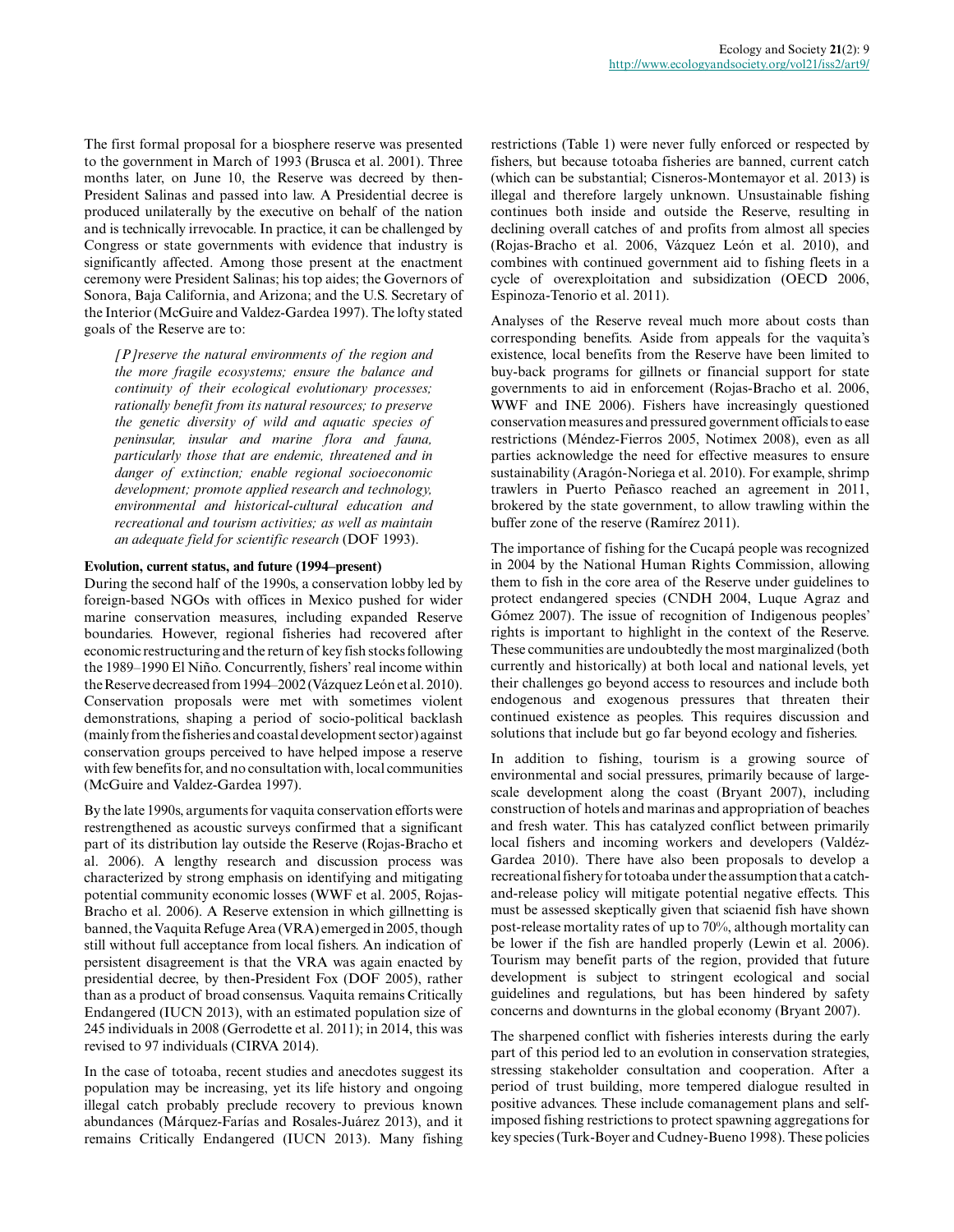are localized within specific communities and fisher groups, but are becoming more important for regional management (Brusca et al. 2001). For example, fishers have requested spatial regulations to limit entry to larger industrial vessels, offered to participate in enforcement programs, and called for increased Colorado River flow that is linked to local productivity and species' distributions (Turk-Boyer and Cudney-Bueno 1998). In 2012, a bilateral agreement between the United States and Mexico backed a fiveyear pilot project to increase flow to the CRD to restore riparian habitat (Sonoran Institute 2013). It remains to be seen whether this will be fully executed, though increased recognition of the river's importance for this habitat is a positive development.

The capacity to implement management policies, however, does not necessarily mean these policies will be beneficial. Buy-back schemes (both permanent and temporary) were implemented in 2008 in the Reserve to reduce vessel numbers and use of gillnets for curvina. The outcomes were consistent with both theory and prior case studies: benefits accrued to limited groups within the fishing sector, with effective fishing effort likely unchanged or higher than before (Avila-Forcada et al. 2012). Such predictable outcomes of subsidies for the fishing sector help to explain why the long-term effects of bycatch reduction efforts are negligible (CIRVA 2014, Senko et al. 2014).

## **DISCUSSION**

Impending loss of iconic species like the vaquita and totoaba can impel rapid action regardless of social support. Nevertheless, the social and political history and context of a place and people must be recognized and understood before enacting regulations. Foregoing a careful, yet not necessarily slow, process of collaborative policy design can result in legal designations that cannot be truly implemented and are unlikely to succeed (Reed et al. 2009). In the case of the Gulf of California, a determined conservation lobby and political opportunity led to the swift establishment of a large marine reserve; yet, it is currently a case where local people were alienated and the species' futures are not any more secure. Unsustainable practices continue because of tradition, culture, and economic needs of coastal (including Indigenous) communities, leading to the failure of the Reserve to meet its stated goals. Marine reserves can be useful, but recognizing an area's historical context is key for achieving social and ecological success (Espinoza-Tenorio et al. 2011).

As in most of the world, the ultimate cause of marine overexploitation is a combination of mostly open-access fisheries (Pauly et al. 2002) and a lack of investment in alternative livelihood opportunities (aside from marine tourism; Young 1999). The conservation objectives of large protected areas can benefit from parallel longer term plans for local social and economic improvements in education, gender equality, Indigenous rights, food security and sovereignty, and employment (Wilshusen et al. 2002). Ecological conservation contributes to achieving these goals, yet cannot be the sole mandate. An important aspect of such societal capacity building is that it should not be limited to fisheries, but rather exists within much broader (likely national level) social and economic policies with a long time horizon and explicit understanding of ecological capacity (Béné 2003, Carter 2003, Sumaila 2004). Without concerted policies that transcend fisheries-specific goals, sequential depletion of marine populations will continue, as

occurred with totoaba and vaquita (Fig. 2); even recently emerged jellyfish fisheries are considered to be at maximum capacity in the Gulf (Cisneros-Mata et al. 2014).

Emphasis on flagship species as drivers for management action can undervalue other pressing issues, and research and may prove problematic for conservation efforts on the whole if these species indeed become extinct (Simberloff 1998, Agardy 2000, Wilshusen et al. 2002). Given the ongoing decline of vaquita (Fig. 2; CIRVA 2014), orienting the Reserve primarily around its preservation may backfire, and research should be broadened to include social drivers of fishing behavior, ecological dynamics, other natural and human stressors, and alternative conservation strategies (Rojas-Bracho et al. 2006, Aragón-Noriega et al. 2010, Bobadilla et al. 2011). Captive breeding programs for totoaba, though most likely not for vaquita (Ames 1991), may contribute to conservation efforts (True 2012), but protection of wild populations is obviously key.

MPAs can be vital for conservation, though they have erroneously come to be expected to be a relatively straightforward solution to serve multiple objectives simultaneously (Alder et al. 2002, Locke and Dearden 2005). Based on a global synthesis of MPA performance (Lundquist and Granek 2005), there are characteristics of success that should occur throughout the entire process of problem identification, design, and implementation. These include stakeholder involvement, well-defined goals and objectives, a wide and transparent inclusion of scientific knowledge, comprehensive and ongoing monitoring of outcomes, and thoughtful design (Lundquist and Granek 2005). Despite the justified concerns regarding extinction of endemic species that bolstered its creation, the Reserve establishment process performed poorly under these criteria. Importantly, MPAs cannot offset wider management issues or ultimate causes of overexploitation (Carter 2003, Locke and Dearden 2005).

Extensive consultation can delay actions needed for critical conservation issues, but a well-designed process balances societal and scientific input such that they rapidly and continually inform each other (Ritchie and Ellis 2010). Ecological needs should emerge from scientific processes (Human and Davies 2010), but it is crucial to identify stakeholders and anticipate their interests before presenting policy suggestions (Vierros et al. 2006). Involving locals in data gathering and recognizing uncertainty in scientific studies (Slooten et al. 2000) can boost local trust in results and is invaluable for distinguishing scientific evaluations from advocacy positions. Outcomes from implemented policies should be measured systematically and shared openly and widely to inform adaptive changes (Walters 1986, Pullin and Knight 2003).

Following from these ideas, there are several strategies that could improve performance in the Reserve. First, creation of alternative livelihood opportunities and, more importantly, the personal and institutional capacity for individuals to create their own livelihood opportunities are crucial for local sustainable development (not exclusively dependent on marine resources). Second, fishers (both Indigenous and non-Indigenous) within the Reserve, who are the most burdened by restrictions, should benefit from resource access rights (Carter 2003, Grafton et al. 2006). This need not necessarily imply quota schemes (Costello et al. 2008, Espinosa-Romero et al. 2014), which can have their own negative social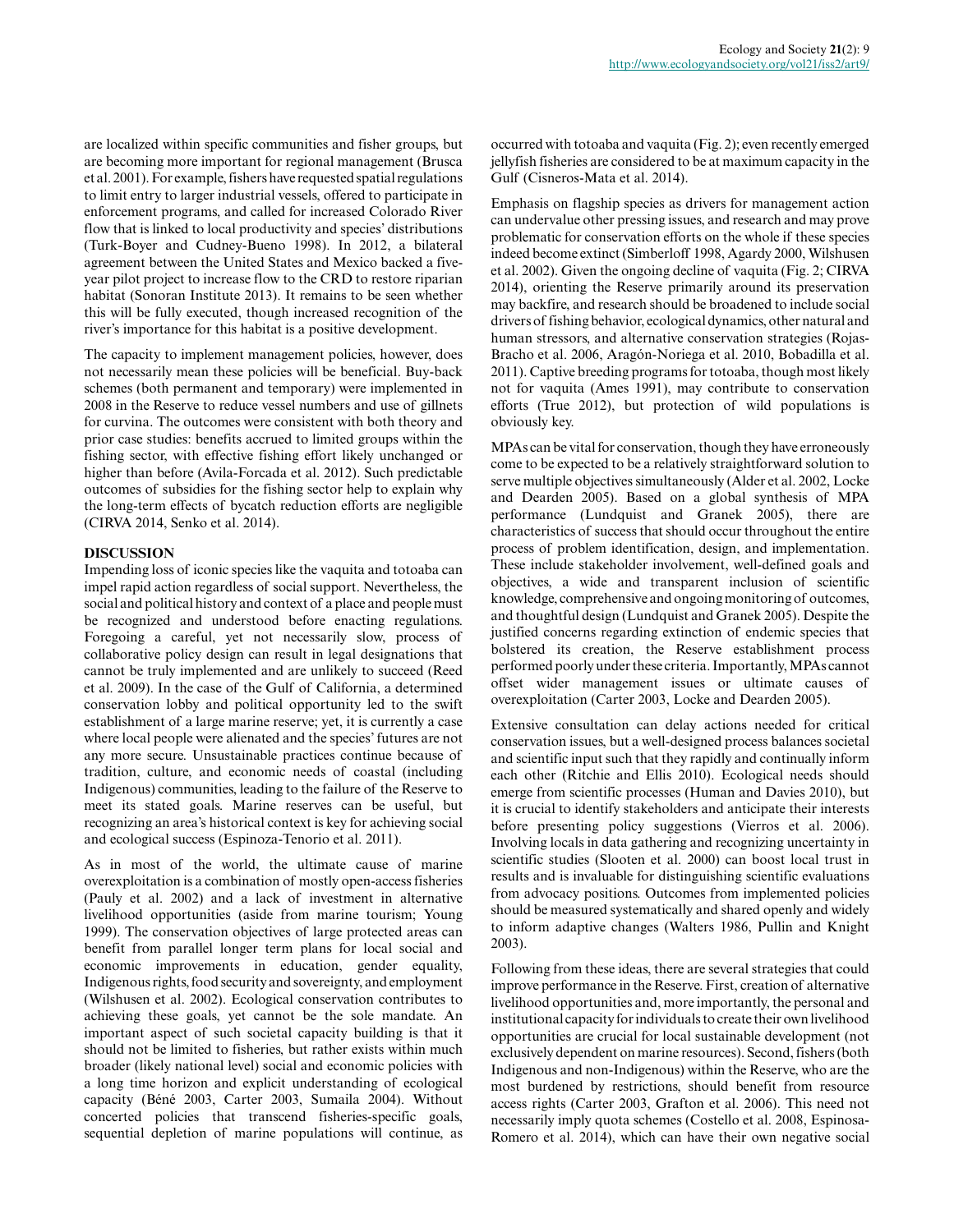effects (e.g., as has occurred in Canada; Pinkerton 2015), but certainly a formal recognition of local tenure rights (e.g., South Pacific Islands; Ruddle et al. 1992) to counteract prevailing marginalization and the perception that only biology and money dictate social-ecological dynamics (Béné 2003). Third, discussions must explicitly include social, economic, and ecological issues aside from direct effects to fisheries. This may present opportunities to redirect partial funding and subsidies toward potentially useful new research and policies, as has been done in cases throughout the world (see Cisneros-Montemayor et al. 2016). Fourth, the preceding points and other management discussions should advance collaboratively with local communities, entailing not only consultation but active participation (Berkes 2006, Kearney et al. 2007, Human and Davies 2010). This has led to positive results in similar cases that sometimes have even more difficult social and economic conditions (e.g., Europe, Southeast Asia, eastern Africa; Lundquist and Granek 2005).

Social, political, and economic factors most often underlie ecosystem degradation, but cannot be credibly addressed through ecological conservation policies alone. The Upper Gulf of California and Colorado River Delta Biosphere Reserve did not emerge solely from conservation interests, but for the interests to have been met, it needed to be implemented far more thoughtfully; as it is, its benefits remain unclear when measured against any intent. Even as we learn from this case to improve future policies, there may still be time to design and implement parallel shortand long-term strategies for conservation and social development. Refreshed collaborations between local communities, government, NGOs, and academic institutions are highly encouraging (Espinosa-Romero et al. 2014), but much work remains before the Reserve can be turned into a story of success.

*Responses to this article can be read online at:* [http://www.ecologyandsociety.org/issues/responses.](http://www.ecologyandsociety.org/issues/responses.php/8255) [php/8255](http://www.ecologyandsociety.org/issues/responses.php/8255)

### **Acknowledgments:**

*This is a contribution from Project Seahorse and The Nippon Foundation Nereus Program. The authors thank Mr. Alejandro Robles (Noroeste Sustentable, A.C.), Dr. Miguel Cisneros Mata (Instituto Nacional de Pesca), Dr. Gloria Valdéz-Gardea (El Colegio de Sonora), Dr. Lorenzo Rojas-Bracho (Centro de Investigación Científica y de Educación Superior de Ensenada), and Lic. Victor García (Government of Veracruz), who provided invaluable information and insights either through correspondence or in telephone interviews. We also thank Ngaio Hotte and three anonymous reviewers for their comments on the manuscript. Views expressed are solely the authors' and do not necessarily reflect those of persons interviewed. AMCM acknowledges support from CONACYT, the Mexican National Council for Science and Technology. ACJV thanks Guylian Chocolate Belgium and an anonymous donor for support through a partnership for marine conservation with Project Seahorse.*

## **LITERATURE CITED**

Agardy, T. 2000. Information needs for marine protected areas: scientific and societal. *Bulletin of Marine Science* 66(3):875-888. [online] URL: [http://www.ingentaconnect.com/contentone/umrsmas/](http://www.ingentaconnect.com/contentone/umrsmas/bullmar/2000/00000066/00000003/art00025) [bullmar/2000/00000066/00000003/art00025](http://www.ingentaconnect.com/contentone/umrsmas/bullmar/2000/00000066/00000003/art00025) 

Alder, J., N. A. Sloan, and H. Uktolseya. 1994. A comparison of management planning and implementation in three Indonesian marine protected areas. *Ocean and Coastal Management* 24 (3):179-198. [http://dx.doi.org/10.1016/0964-5691\(94\)90037-x](http://dx.doi.org/10.1016/0964-5691%2894%2990037-x) 

Alder, J., D. Zeller, T. Pitcher, and U. R. Sumaila. 2002. A method for evaluating marine protected area management. *Coastal Management* 30(2):121-131. [http://dx.doi.org/10.1080/08920750](http://dx.doi.org/10.1080/089207502753504661) [2753504661](http://dx.doi.org/10.1080/089207502753504661)

Álvarez-Borrego, S. 2003. Physical and biological linkages between the upper and lower Colorado Delta. Pages 1077-1089 *in* D. J. Rapport, W. L. Lasley, D. E. Rolston, N. O. Nielsen, C. O. Qualset, and A. B. Damania, editors. *Managing for healthy ecosystems.* Lewis Publishers, Boca Raton, Florida, USA. [http://](http://dx.doi.org/10.1201/9781420032130.ch108) [dx.doi.org/10.1201/9781420032130.ch108](http://dx.doi.org/10.1201/9781420032130.ch108)

Ames, M. H. 1991. Saving some cetaceans may require breeding in captivity: work on bottlenose dolphin may be applied to the baiji. *BioScience* 41(11):746-749.<http://dx.doi.org/10.2307/1311722>

Aragón-Noriega, E. A., G. Rodríguez-Quiroz, M. A. Cisneros-Mata, and A. Ortega-Rubio. 2010. Managing a protected marine area for the conservation of critically endangered vaquita (*Phocoena sinus* Norris, 1958) in the upper Gulf of California. *International Journal of Sustainable Development and World Ecology* 17(5):410-416.<http://dx.doi.org/10.1080/13504509.2010.500823>

Avila-Forcada, S., A. L. Martínez-Cruz, and C. Muñoz-Piña. 2012. Conservation of vaquita marina in the northern Gulf of California. *Marine Policy* 36(3):613-622. [http://dx.doi.org/10.1016/](http://dx.doi.org/10.1016/j.marpol.2011.10.012) [j.marpol.2011.10.012](http://dx.doi.org/10.1016/j.marpol.2011.10.012)

Avilés-Quevedo, S., and M. Vázquez-Hurtado. 2006. Fortalezas y debilidades de la acuicultura en México. Pages 69-86 *in* P. Guzmán Amaya and D. F. Fuentes Castellanos, editors. *Pesca, acuacultura e investigación en México.* Comisión de Pesca: CEDRSSA, Centro de Estudios para Desarrollo Rural Sustainable y la Soberanía Alimentaria, Mexico City, Mexico. [online] URL: <http://www.cedrssa.gob.mx/?doc=457>

Bahre, C. J., L. Bourillón, and J. Torre. 2000. The Seri and commercial totoaba fishing (1930–1965). *Journal of the Southwest* 42(3):559-575. [online] URL: <http://www.jstor.org/stable/40170214>

Béné, C. 2003. When fishery rhymes with poverty: a first step beyond the old paradigm on poverty in small-scale fisheries. *World Development* 31(6):949-975. [http://dx.doi.org/10.1016/s0305-750x](http://dx.doi.org/10.1016/s0305-750x%2803%2900045-7) [\(03\)00045-7](http://dx.doi.org/10.1016/s0305-750x%2803%2900045-7) 

Berdegué, A. J. 1955. La pesquería de totoaba (*Cynoscion macdonaldi*) en San Felipe, Baja California. *Revista de la Sociedad Mexicana de Historia Natural* 16(1-4):45-78.

Berkes, F. 2006. From community-based resource management to complex systems: the scale issue and marine commons. *Ecology and Society* 11(1):45. [online] URL: [http://www.ecologyandsociety.](http://www.ecologyandsociety.org/vol11/iss1/art45/) [org/vol11/iss1/art45/](http://www.ecologyandsociety.org/vol11/iss1/art45/)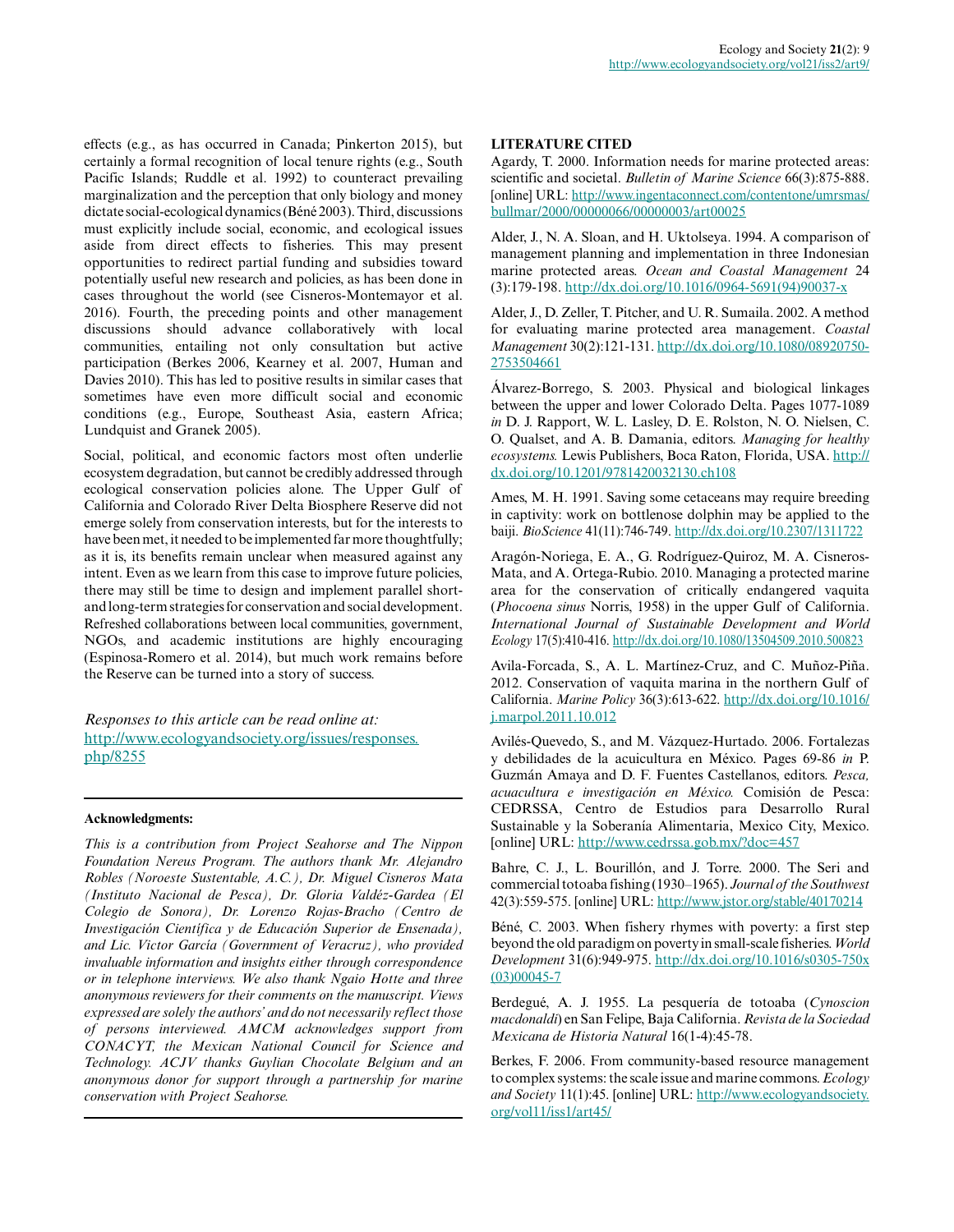Bobadilla, M., S. Alvarez-Borrego, S. Avila-Foucat, F. Lara-Valencia, and I. Espejel. 2011. Evolution of environmental policy instruments implemented for the protection of totoaba and the vaquita porpoise in the upper Gulf of California. *Environmental Science and Policy* 14(8):998-1007. [http://dx.doi.org/10.1016/j.](http://dx.doi.org/10.1016/j.envsci.2011.06.003) [envsci.2011.06.003](http://dx.doi.org/10.1016/j.envsci.2011.06.003) 

Brownell, R. L. Jr., L. T. Findley, O. Vidal, A. Robles, and N. S. Manzanilla. 1987. External morphology and pigmentation of the vaquita, *Phocoena sinus* (Cetacea: Mammalia). *Marine Mammal Science* 3(1):22-30. [http://dx.doi.org/10.1111/j.1748-7692.1987.](http://dx.doi.org/10.1111/j.1748-7692.1987.tb00149.x) [tb00149.x](http://dx.doi.org/10.1111/j.1748-7692.1987.tb00149.x)

Brusca, R. C., J. Campoy Fabela, C. Castillo Sánchez, R. Cudney-Bueno, L. T. Findley, J. Garcia-Hernández, E. Glenn, I. Granillo, M. E. Hendrickx, J. Murrieta, C. Nagel, M. Román, and P. Turk-Boyer. 2001. *A case study of two Mexican biosphere reserves: the upper Gulf of California/Colorado River Delta and Pinacate/Gran Desierto de Altar biosphere reserves.* 2000 UNESCO Conference on Biodiversity and Society, Columbia University Earthscape. Columbia University, New York, New York, USA. [online] URL: [http://www.sistemanodalsinaloa.gob.mx/archivoscomprobatorios/](http://www.sistemanodalsinaloa.gob.mx/archivoscomprobatorios/_15_memoriaextenso/11481.pdf) [\\_15\\_memoriaextenso/11481.pdf](http://www.sistemanodalsinaloa.gob.mx/archivoscomprobatorios/_15_memoriaextenso/11481.pdf)

Bryant, E. H. 2007. *Barriers to sustainable coastal development in Puerto Peñasco, Sonora, Mexico.* Thesis. Duke University, Durham, North Carolina, USA. [online] URL: [http://hdl.handle.](http://hdl.handle.net/10161/277) [net/10161/277](http://hdl.handle.net/10161/277) 

Bureau of Marine Fisheries. 1949. *The commercial catch of California for the year 1947 with an historical review 1916–1947.* Fish Bulletin 74. California Department of Natural Resources, Division of Fish and Game, Bureau of Marine Fisheries, Sacramento, California, USA.

Caddy, J. F., and R. C. Griffiths. 1995. *Living marine resources and their sustainable development: some environmental and institutional perspectives.* FAO Fisheries Technical Paper 353. Food and Agriculture Organization, Rome, Italy. [online] URL: <http://www.fao.org/docrep/003/v5321e/v5321e00.HTM>

Carr, M. H. 2000. Marine protected areas: challenges and opportunities for understanding and conserving coastal marine ecosystems. *Environmental Conservation* 27(2):106-109. [http://dx.](http://dx.doi.org/10.1017/s0376892900000151) [doi.org/10.1017/s0376892900000151](http://dx.doi.org/10.1017/s0376892900000151)

Carter, D. W. 2003. Protected areas in marine resource management: another look at the economics and research issues. *Ocean and Coastal Management* 46(5):439-456. [http://dx.doi.](http://dx.doi.org/10.1016/s0964-5691%2803%2900017-6) [org/10.1016/s0964-5691\(03\)00017-6](http://dx.doi.org/10.1016/s0964-5691%2803%2900017-6) 

CDI (Comisión Nacional para el Desarrollo de los Pueblos Indígenas). 2009. *Consulta a los pueblos indígenas de la zona costera del Golfo de California referente al Ordenamiento Ecológico Marino.* CDI, Mexico City, Mexico. [online] URL: [http://www.](http://www.cdi.gob.mx/dmdocuments/consulta_zona_costera_golfo_california.pdf) [cdi.gob.mx/dmdocuments/consulta\\_zona\\_costera\\_golfo\\_california.](http://www.cdi.gob.mx/dmdocuments/consulta_zona_costera_golfo_california.pdf) [pdf](http://www.cdi.gob.mx/dmdocuments/consulta_zona_costera_golfo_california.pdf)

CIRVA (Comité Internacional para la Recuperación de la Vaquita). 2014. *Report of the fifth meeting of the 'Comité Internacional para la Recuperación de la Vaquita' (CIRVA-5).* CIRVA, Ensenada, Mexico. [online] URL: [http://assets.](http://assets.worldwildlife.org/publications/713/files/original/2014_Vaquita_Report_Fifth_Meeting_of_CIRVA.pdf?1408479198) [worldwildlife.org/publications/713/files/original/2014\\_Vaquita\\_R](http://assets.worldwildlife.org/publications/713/files/original/2014_Vaquita_Report_Fifth_Meeting_of_CIRVA.pdf?1408479198)[eport\\_Fifth\\_Meeting\\_of\\_CIRVA.pdf?1408479198](http://assets.worldwildlife.org/publications/713/files/original/2014_Vaquita_Report_Fifth_Meeting_of_CIRVA.pdf?1408479198)

Cisneros-Mata, M. A., A. A. Apolinar-Romo, M. A. Castellanos-Rico, L. M. Roldán-Luna, L. G. Rodríguez-Delgado, D. Rodríguez-Félix, J. Medina-Galván, and F. Domínguez-Domínguez. 2014. *Evaluación de la pesquería de medusa "bola de cañón" (Stomolophus meleagris*) en la costa sonorense en 2014. Instituto Nacional de Pesca, CRIP Guaymas, Mexico.

Cisneros-Mata, M. A., G. Montemayor-López, and M. J. Román-Rodríguez. 1995*a.* Life history and conservation of *Totoaba macdonaldi. Conservation Biology* 9(4):806-814. [http://dx.doi.](http://dx.doi.org/10.1046/j.1523-1739.1995.09040806.x) [org/10.1046/j.1523-1739.1995.09040806.x](http://dx.doi.org/10.1046/j.1523-1739.1995.09040806.x) 

Cisneros-Mata, M. A., M. O. Nevárez-Martínez, and M. G. Hamman. 1995*b.* The rise and fall of the Pacific sardine, *Sardinops sagax* Girard, in the Gulf of California, Mexico. *Reports of California Cooperative Oceanic Fisheries Investigations* 36:136-143.

Cisneros-Montemayor, A. M., M. A. Cisneros-Mata, S. Harper, and D. Pauly. 2013. Extent and implications of IUU catch in Mexico's marine fisheries. *Marine Policy* 39:283-288. [http://dx.](http://dx.doi.org/10.1016/j.marpol.2012.12.003) [doi.org/10.1016/j.marpol.2012.12.003](http://dx.doi.org/10.1016/j.marpol.2012.12.003)

Cisneros-Montemayor, A. M., E. Sanjurjo, G. R. Munro, V. Hernández-Trejo, and U. R. Sumaila. 2016. Strategies and rationale for fishery subsidy reform. *Marine Policy, in press.* [http://](http://dx.doi.org/10.1016/j.marpol.2015.10.001) [dx.doi.org/10.1016/j.marpol.2015.10.001](http://dx.doi.org/10.1016/j.marpol.2015.10.001)

CNDH (Comisión Nacional de Derechos Humanos). 2004. *Cuarta visitaduría general.* Dirección General de Asuntos Indígenas, CNDH, Mexico City, Mexico.

CONAGUA (Comisión Nacional del Agua). 2015. *Volumen anual de agua del Río Colorado entregado por los Estados Unidos a México.* CONAGUA, Secretaría de Medio Ambiente y Recursos Naturales, Mexico City, Mexico.

CONANP (Comisión Nacional de Áreas Naturales Protegidas). 2007. *Programa de conservación y manejo Reserva de la Biosfera Alto Golfo de California y Delta del Río Colorado, México.* Secretaría de Medio Ambiente y Recursos Naturales, CONANP, Mexico City, Mexico. [online] URL: [http://www.conanp.gob.mx/](http://www.conanp.gob.mx/que_hacemos/pdf/programas_manejo/Final_AltoGolfo.pdf) que hacemos/pdf/programas manejo/Final AltoGolfo.pdf

CONAPESCA (Comisión Nacional de Pesca). 2007. *Anuario estadístico de acuacultura y pesca.* Secretaría de Agricultura, Ganadería, Desarrollo Rural, Pesca y Alimentación, Mazatlán, Mexico. [online] URL: [http://www.conapesca.sagarpa.gob.mx/](http://www.conapesca.sagarpa.gob.mx/wb/cona/cona_anuario_estadistico_de_pesca) [wb/cona/cona\\_anuario\\_estadistico\\_de\\_pesca](http://www.conapesca.sagarpa.gob.mx/wb/cona/cona_anuario_estadistico_de_pesca) 

CONAPESCA (Comisión Nacional de Pesca). 2013. *Anuario estadístico de acuacultura y pesca.* Secretaría de Agricultura, Ganadería, Desarrollo Rural, Pesca y Alimentación, Mazatlán, Mexico. [online] URL: [http://www.conapesca.sagarpa.gob.mx/](http://www.conapesca.sagarpa.gob.mx/wb/cona/cona_anuario_estadistico_de_pesca) [wb/cona/cona\\_anuario\\_estadistico\\_de\\_pesca](http://www.conapesca.sagarpa.gob.mx/wb/cona/cona_anuario_estadistico_de_pesca) 

Costello, C., S. D. Gaines, and J. Lynham. 2008. Can catch shares prevent fisheries collapse? *Science* 321(5896):1678-1681. [http://](http://dx.doi.org/10.1126/science.1159478) [dx.doi.org/10.1126/science.1159478](http://dx.doi.org/10.1126/science.1159478) 

D'agrosa, C., C. E. Lennert-Cody, and O. Vidal. 2000. Vaquita bycatch in Mexico's artisanal gillnet fisheries: driving a small population to extinction. *Conservation Biology* 14(4):1110-1119. <http://dx.doi.org/10.1046/j.1523-1739.2000.98191.x>

DOF (Diario Oficial de la Federación). 1949. *Acuerdo que modifica el sistema de captura de tiburón en la desembocadura del*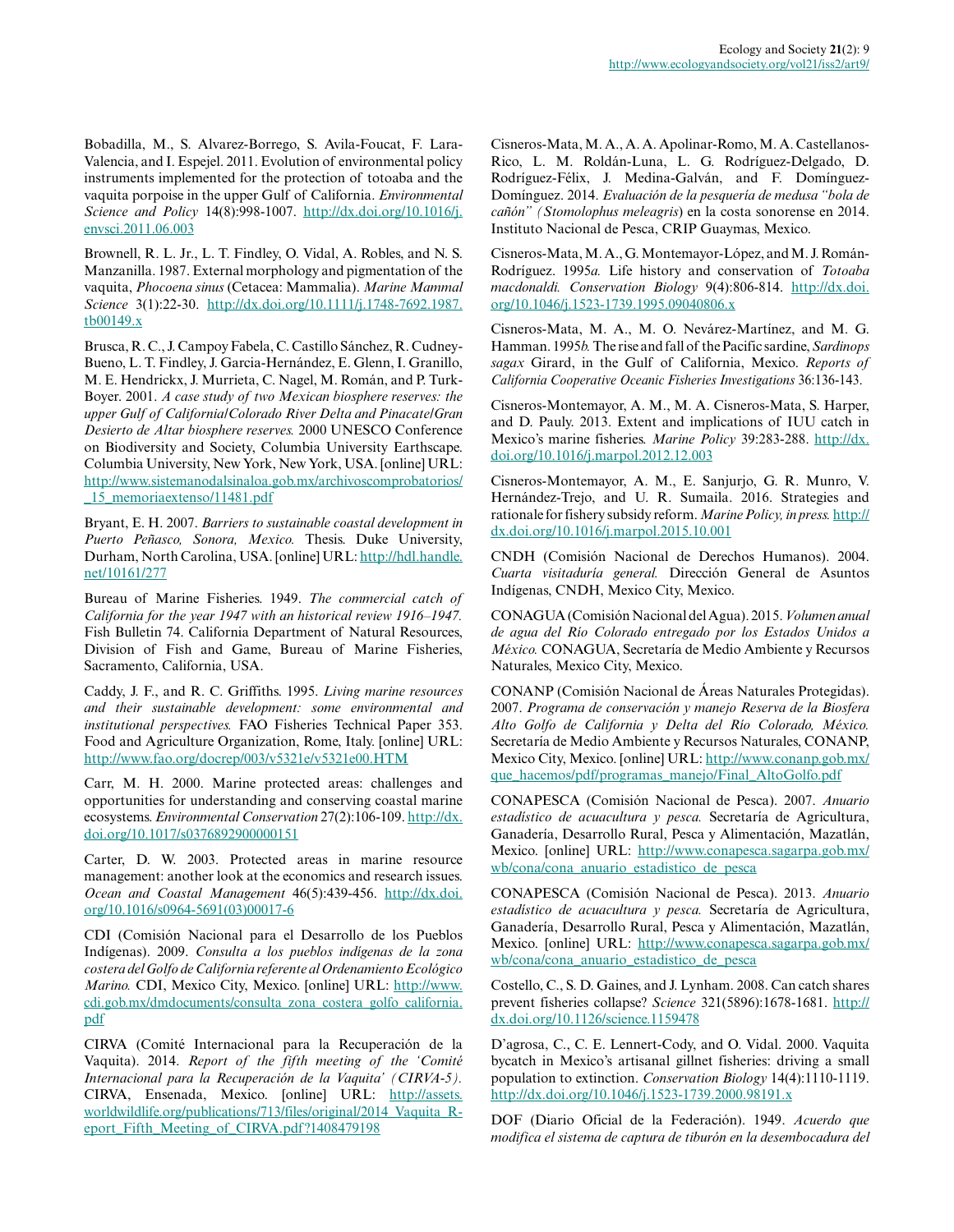*río Colorado y parte norte del Golfo de California o Mar de Cortés.* Secretaría de Gobernación, Mexico City, Mexico.

DOF (Diario Oficial de la Federación). 1975. *Acuerdo que establece veda para la especie totoaba (*Cynoscion macdonaldi*), en aguas del Golfo de California, desde la desembocadura del río Colorado hasta el río Fuerte, Sinaloa, en la costa oriental, y del río Colorado a Bahía Concepción, Baja California, en la costa occidental.* Secretaría de Gobernación, Mexico City, Mexico.

DOF (Diario Oficial de la Federación). 1993. *Decreto por el que se declara área natural protegida con el carácter de Reserva de la Biosfera, la región conocida como Alto Golfo de California y Delta del Río Colorado, ubicada en aguas del Golfo de California y los municipios de Mexicali, B.C., de Puerto Peñasco y San Luis Río Colorado, Son.* Secretaría de Gobernación, Mexico City, Mexico.

DOF (Diario Oficial de la Federación). 2005. *Acuerdo mediante el cual se establece el área de refugio para protección de la vaquita (*Phocoena sinus*).* Secretaría de Gobernación, Mexico City, Mexico.

DOF (Diario Oficial de la Federación). 2009. *Acuerdo mediante el cual se informa al público en general que la Comisión Nacional de Areas Naturales Protegidas ha concluido la elaboración del Programa de Manejo de la Reserva de la Biosfera Alto Golfo de California y Delta del Río Colorado, ubicada en aguas del Golfo de California y en los municipios de Mexicali, Estado de Baja California, y de Puerto Peñasco y de San Luis Río Colorado, Estado de Sonora.* Secretaría de Gobernación, Mexico City, Mexico.

DOF (Diario Oficial de la Federación). 2010. *Acuerdo por el que se da a concer la actualización de la Carta Nacional Pesquera.* Secretaría de Gobernación, Mexico City, Mexico.

Erisman, B., I. Mascarenas, G. Paredes, Y. Sadovy de Mitcheson, O. Aburto-Oropeza, and P. Hastings. 2010. Seasonal, annual, and long-term trends in commercial fisheries for aggregating reef fishes in the Gulf of California, Mexico. *Fisheries Research* 106 (3):279-288. <http://dx.doi.org/10.1016/j.fishres.2010.08.007>

Espinosa-Romero, M. J., L. F. Rodriguez, A. H. Weaver, C. Villanueva-Aznar, and J. Torre. 2014. The changing role of NGOs in Mexican small-scale fisheries: from environmental conservation to multi-scale governance. *Marine Policy* 50 (A):290-299.<http://dx.doi.org/10.1016/j.marpol.2014.07.005>

Espinoza-Tenorio, A., I. Espejel, M. Wolff, and J. A. Zepeda-Domínguez. 2011. Contextual factors influencing sustainable fisheries in Mexico. *Marine Policy* 35(3):343-350. [http://dx.doi.](http://dx.doi.org/10.1016/j.marpol.2010.10.014) [org/10.1016/j.marpol.2010.10.014](http://dx.doi.org/10.1016/j.marpol.2010.10.014) 

FAO (Food and Agriculture Organization). 2012. *The state of world fisheries and aquaculture.* FAO Fisheries and Aquaculture Department, Rome, Italy. [online] URL: [http://www.fao.org/](http://www.fao.org/docrep/016/i2727e/i2727e00.htm) [docrep/016/i2727e/i2727e00.htm](http://www.fao.org/docrep/016/i2727e/i2727e00.htm) 

FAO (Food and Agriculture Organization). 2015. *FishStatJ software for fishery statistical time series.* FAO, Fisheries and Aquaculture Department, Rome, Italy. [online] URL: [http://](http://www.fao.org/fishery/statistics/software/fishstatj/en) [www.fao.org/fishery/statistics/software/fishstatj/en](http://www.fao.org/fishery/statistics/software/fishstatj/en)

Fleischer, L., and H. Pérez-Cortés. 1996. Diagnosis del recurso vaquita, *Phocoena sinus. Ciencia Pesquera* (13):83-86. [online] URL: [http://www.inapesca.gob.mx/portal/documentos/publicaciones/](http://www.inapesca.gob.mx/portal/documentos/publicaciones/cienciapesquera/CP13/cp13-12.pdf) [cienciapesquera/CP13/cp13-12.pdf](http://www.inapesca.gob.mx/portal/documentos/publicaciones/cienciapesquera/CP13/cp13-12.pdf)

Flessa, K. W. 2004. Ecosystem services and the value of water in the Colorado River delta and estuary, USA and Mexico: guidelines for mitigation and restoration. Pages 79-86 *in International Seminar on Restoration of Damaged Lagoon Environments.* Matsue, Japan. [online] URL: [http://www.geo.](http://www.geo.arizona.edu/ceam/FlessaEcosystemServices.pdf) [arizona.edu/ceam/FlessaEcosystemServices.pdf](http://www.geo.arizona.edu/ceam/FlessaEcosystemServices.pdf)

Galindo-Bect, M. S., E. P. Glenn, H. M. Page, K. Fitzsimmons, L. A. Galindo-Bect, J. M. Hernandez-Ayon, R. L. Petty, J. Garcia-Hernandez, and D. Moore. 2000. Penaeid shrimp landings in the upper Gulf of California in relation to Colorado River freshwater discharge. *Fishery Bulletin* 98(1):222-225. [online] URL: [http://](http://fishbull.noaa.gov/981/17.pdf) [fishbull.noaa.gov/981/17.pdf](http://fishbull.noaa.gov/981/17.pdf)

Gerrodette, T., L. A. Fleischer, H. Pérez-Cortés, and B. Villa-Ramírez. 1995. Distribution of the vaquita, *Phocoena sinus,* based on sightings from systematic surveys. Pages 273-282 *in* A. Bjørge and G. P. Donovan, editors. *Biology of the phocoenids: a collection of papers.* Report of the International Whaling Commission Special Issue 16. International Whaling Commission, Cambridge, UK. [online] URL: [https://archive.iwc.int/pages/terms.php?](https://archive.iwc.int/pages/terms.php?ref=3487&search=%21collection34&k=&url=pages%2Fdownload_progress.php%3Fref%3D3487%26size%3D%26ext%3Dpdf%26k%3D%26search%3D%2521collection34%26offset%3D0%26archive%3D0%26sort%3DDESC%26order_by%3Drelevance) [ref=3487&search=%21collection34&k=&url=pages%](https://archive.iwc.int/pages/terms.php?ref=3487&search=%21collection34&k=&url=pages%2Fdownload_progress.php%3Fref%3D3487%26size%3D%26ext%3Dpdf%26k%3D%26search%3D%2521collection34%26offset%3D0%26archive%3D0%26sort%3DDESC%26order_by%3Drelevance)

[2Fdownload\\_progress.php](https://archive.iwc.int/pages/terms.php?ref=3487&search=%21collection34&k=&url=pages%2Fdownload_progress.php%3Fref%3D3487%26size%3D%26ext%3Dpdf%26k%3D%26search%3D%2521collection34%26offset%3D0%26archive%3D0%26sort%3DDESC%26order_by%3Drelevance)

[%3Fref%3D3487%26size%3D%26ext%3Dpdf%26k%3D%26search%](https://archive.iwc.int/pages/terms.php?ref=3487&search=%21collection34&k=&url=pages%2Fdownload_progress.php%3Fref%3D3487%26size%3D%26ext%3Dpdf%26k%3D%26search%3D%2521collection34%26offset%3D0%26archive%3D0%26sort%3DDESC%26order_by%3Drelevance) [3D%2521collection34%26offset%3D0%26](https://archive.iwc.int/pages/terms.php?ref=3487&search=%21collection34&k=&url=pages%2Fdownload_progress.php%3Fref%3D3487%26size%3D%26ext%3Dpdf%26k%3D%26search%3D%2521collection34%26offset%3D0%26archive%3D0%26sort%3DDESC%26order_by%3Drelevance) [archive%3D0%26sort%3DDESC%26order\\_by%3Drelevance](https://archive.iwc.int/pages/terms.php?ref=3487&search=%21collection34&k=&url=pages%2Fdownload_progress.php%3Fref%3D3487%26size%3D%26ext%3Dpdf%26k%3D%26search%3D%2521collection34%26offset%3D0%26archive%3D0%26sort%3DDESC%26order_by%3Drelevance)

Gerrodette, T., B. L. Taylor, R. Swift, S. Rankin, A. M. Jaramillo-Legorreta, and L. Rojas-Bracho. 2011. A combined visual and acoustic estimate of 2008 abundance, and change in abundance since 1997, for the vaquita, *Phocoena sinus. Marine Mammal Science* 27(2):E79-E100. [http://dx.doi.org/10.1111/j.1748-7692.2010.00438.](http://dx.doi.org/10.1111/j.1748-7692.2010.00438.x) [x](http://dx.doi.org/10.1111/j.1748-7692.2010.00438.x) 

Girón-Nava, A., C. López-Sagástegui, and O. Aburto-Oropeza. 2015. On the conditions of the 2012 cannonball jellyfish (*Stomolophus meleagris*) bloom in Golfo de Santa Clara: a fishery opportunity? *Fisheries Management and Ecology* 22(3):261-264. <http://dx.doi.org/10.1111/fme.12115>

Grafton, R. Q., R. Arnason, T. Bjørndal, D. Campbell, H. F. Campbell, C. W. Clark, R. Connor, D. P. Dupont, R. Hannesson, R. Hilborn, J. E. Kirkley, T. Kompas, D. E. Lane, G. R. Munro, S. Pascoe, D. Squires, S. I. Steinshamn, B. R. Turris, and Q. Weninger. 2006. Incentive-based approaches to sustainable fisheries. *Canadian Journal of Fisheries and Aquatic Sciences* 63 (3):699-710. <http://dx.doi.org/10.1139/f05-247>

Greenberg, J. B. 2006. The political ecology of fisheries in the Upper Gulf of California. Pages 121-148 *in* A. Biersack and J. B. Greenberg, editors. *Reimagining political ecology.* Duke University Press, Durham, North Carolina, USA.

Gutiérrez, N. L., R. Hilborn, and O. Defeo. 2011. Leadership, social capital and incentives promote successful fisheries. *Nature* 470(7334):386-389. <http://dx.doi.org/10.1038/nature09689>

Hernandez, A., and W. Kempton. 2003. Changes in fisheries management in Mexico: effects of increasing scientific input and public participation. *Ocean and Coastal Management* 46 (6-7):507-526. [http://dx.doi.org/10.1016/s0964-5691\(03\)00032-2](http://dx.doi.org/10.1016/s0964-5691%2803%2900032-2)

Human, B. A., and A. Davies. 2010. Stakeholder consultation during the planning phase of scientific programs. *Marine Policy* 34(3):645-654. <http://dx.doi.org/10.1016/j.marpol.2009.12.003>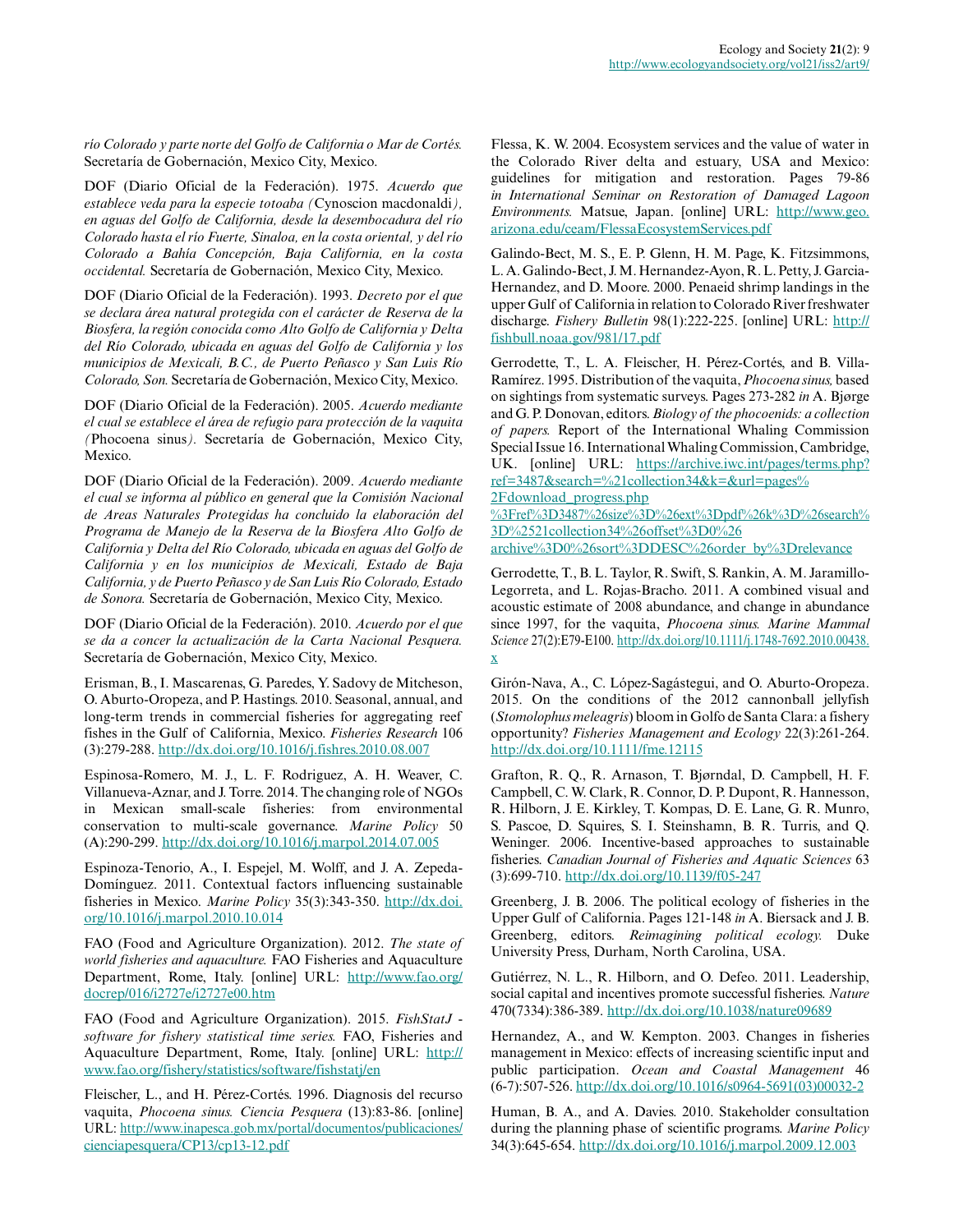Ishwaran, N., A. Persic, and N. H. Tri. 2008. Concept and practice: the case of UNESCO biosphere reserves. *International Journal of Environment and Sustainable Development* 7 (2):118-131. <http://dx.doi.org/10.1504/ijesd.2008.018358>

IUCN (International Union for the Conservation of Nature). 2013. *IUCN Red List of endangered species.* International Union for the Conservation of Nature, Gland, Switzerland. [online] URL:<http://www.iucnredlist.org/>

Jones, P. J. S. 2002. Marine protected area strategies: issues, divergences and the search for middle ground. *Reviews in Fish Biology and Fisheries* 11(3):197-216. [http://dx.doi.org/10.1023/](http://dx.doi.org/10.1023/A:1020327007975) [A:1020327007975](http://dx.doi.org/10.1023/A:1020327007975) 

Kaiser, M. J. 2005. Are marine protected areas a red herring or fisheries panacea? *Canadian Journal of Fisheries and Aquatic Sciences* 62(5):1194-1199.<http://dx.doi.org/10.1139/f05-056>

Kearney, J., F. Berkes, A. Charles, E. Pinkerton, and M. Wiber. 2007. The role of participatory governance and community-based management in integrated coastal and ocean management in Canada. *Coastal Management* 35(1):79-104. [http://dx.doi.](http://dx.doi.org/10.1080/10.1080/08920750600970511) [org/10.1080/10.1080/08920750600970511](http://dx.doi.org/10.1080/10.1080/08920750600970511) 

Lercari, D., and E. A. Chávez. 2007. Possible causes related to historic stock depletion of the totoaba, *Totoaba macdonaldi* (Perciformes: Sciaenidae), endemic to the Gulf of California. *Fisheries Research* 86(2-3):136-142. [http://dx.doi.org/10.1016/j.](http://dx.doi.org/10.1016/j.fishres.2007.05.010) [fishres.2007.05.010](http://dx.doi.org/10.1016/j.fishres.2007.05.010) 

Lewin, W.-C., R. Arlinghaus, and T. Mehner. 2006. Documented and potential biological impacts of recreational fishing: insights for management and conservation. *Reviews in Fisheries Science* 14(4):305-367. <http://dx.doi.org/10.1080/10641260600886455>

Locke, H., and P. Dearden. 2005. Rethinking protected area categories and the new paradigm. *Environmental Conservation* 32 (1):1-10.<http://dx.doi.org/10.1017/s0376892905001852>

López-Martínez, J., and J. Álvarez-Tello. 2013. The jellyfish fishery in Mexico. *Agricultural Sciences* 4(6):57-61. [http://dx.doi.](http://dx.doi.org/10.4236/as.2013.46a009) [org/10.4236/as.2013.46a009](http://dx.doi.org/10.4236/as.2013.46a009)

Lubchenco, J., S. R. Palumbi, S. D. Gaines, and S. Andelman. 2003. Plugging a hole in the ocean: the emerging science of marine reserves. *Ecological Applications* 13(S1):3-7. [http://dx.doi.](http://dx.doi.org/10.1890/1051-0761%282003%29013%5B0003%3Apahito%5D2.0.co%3B2) [org/10.1890/1051-0761\(2003\)013\[0003:pahito\]2.0.co;2](http://dx.doi.org/10.1890/1051-0761%282003%29013%5B0003%3Apahito%5D2.0.co%3B2) 

Lundquist, C. J., and E. F. Granek. 2005. Strategies for successful marine conservation: integrating socioeconomic, political, and scientific factors. *Conservation Biology* 19(6):1771-1778. [http://](http://dx.doi.org/10.1111/j.1523-1739.2005.00279.x) [dx.doi.org/10.1111/j.1523-1739.2005.00279.x](http://dx.doi.org/10.1111/j.1523-1739.2005.00279.x)

Luque Agraz, D., and E. Gómez. 2007. La construcción de la región del Golfo de California desde lo ambiental y lo indígena. *Ra Ximhai* 3(1):83-116. [online] URL: [http://www.uaim.edu.mx/](http://www.uaim.edu.mx/webraximhai/Ej-07articulosPDF/Art%204%20Golfo.pdf) [webraximhai/Ej-07articulosPDF/Art%204%20Golfo.pdf](http://www.uaim.edu.mx/webraximhai/Ej-07articulosPDF/Art%204%20Golfo.pdf)

Márquez-Farías, J. F., and F. J. Rosales-Juárez. 2013. Intrinsic rebound potential of the endangered (*Totoaba macdonaldi*) population, endemic to the Gulf of California, México. *Fisheries Research* 147:150-153.<http://dx.doi.org/10.1016/j.fishres.2013.05.009>

Mawdsley, J. R., R. O'Malley, and D. S. Ojima. 2009. A review of climate-change adaptation strategies for wildlife management and biodiversity conservation. *Conservation Biology* 23 (5):1080-1089. [http://dx.doi.org/10.1111/j.1523-1739.2009.01264.](http://dx.doi.org/10.1111/j.1523-1739.2009.01264.x) [x](http://dx.doi.org/10.1111/j.1523-1739.2009.01264.x) 

McDorman, T. L. 1992. The 1991 U.S.-Mexico GATT panel report on tuna and dolphin: implications for trade and environmental conflicts. *North Carolina Journal of International Law and Commercial Regulation* 17:461-488.

McGuire, T. R., and G. C. Valdez-Gardea. 1997. Endangered species and precarious lives in the Upper Gulf of California. *Culture and Agriculture* 19(3):101-107. [http://dx.doi.org/10.1525/](http://dx.doi.org/10.1525/cag.1997.19.3.101) [cag.1997.19.3.101](http://dx.doi.org/10.1525/cag.1997.19.3.101)

Méndez-Fierros, R. M. 2005. BC: protestan contra medidas ambientales. *El Universal* August 3, 2005. [online] URL: [http://](http://archivo.eluniversal.com.mx/estados/58259.html) [archivo.eluniversal.com.mx/estados/58259.html](http://archivo.eluniversal.com.mx/estados/58259.html)

Mueller, G. A., and P. C. Marsh. 2002. *Lost, a desert river and its native fishes: a historical perspective of the lower Colorado River.* Information and Technology Report USGS/BRD/ITR-2002-0010. U.S. Geological Survey, Denver, Colorado, USA. [online] URL: [http://www.fwspubs.org/doi/suppl/10.3996/092012-JFWM-084/](http://www.fwspubs.org/doi/suppl/10.3996/092012-JFWM-084/suppl_file/10.3996_092012-jfwm-084.s4.pdf) [suppl\\_file/10.3996\\_092012-jfwm-084.s4.pdf](http://www.fwspubs.org/doi/suppl/10.3996/092012-JFWM-084/suppl_file/10.3996_092012-jfwm-084.s4.pdf)

Navarrete Linares, F. 2008. *Los pueblos indígenas de México: pueblos indígenas del México contemporáneo.* Comisión Nacional para el Desarrollo de los Pueblos Indígenas , Programa de las Naciones Unidas para el Desarrollo, Mexico City, Mexico. [online] URL: [http://www.cdi.gob.mx/dmdocuments/](http://www.cdi.gob.mx/dmdocuments/monografia_nacional_pueblos_indigenas_mexico.pdf) [monografia\\_nacional\\_pueblos\\_indigenas\\_mexico.pdf](http://www.cdi.gob.mx/dmdocuments/monografia_nacional_pueblos_indigenas_mexico.pdf)

Norris, K. S., and W. N. McFarland. 1958. A new harbor porpoise of the genus *Phocoena* from the Gulf of California. *Journal of Mammalogy* 39(1):22-39.<http://dx.doi.org/10.2307/1376606>

Notimex. 2008. Toman pescadores cucapás oficinas de SAGARPA en Mexicali. *La Jornada* May 21, 2008.

OECD (Organization for Economic Cooperation and Development). 2006. *Agricultural and fisheries policies in Mexico: recent achievements, continuing the reform agenda.* OECD, Paris, France. [online] URL: [http://www.oecd.org/mexico/](http://www.oecd.org/mexico/agriculturalandfisheriespoliciesinmexico--recentachievementscontinuingthereformagenda.htm)

[agriculturalandfisheriespoliciesinmexico--recentachievementsco](http://www.oecd.org/mexico/agriculturalandfisheriespoliciesinmexico--recentachievementscontinuingthereformagenda.htm)[ntinuingthereformagenda.htm](http://www.oecd.org/mexico/agriculturalandfisheriespoliciesinmexico--recentachievementscontinuingthereformagenda.htm) 

Pauly, D., V. Christensen, S. Guénette, T. J. Pitcher, U. R. Sumaila, C. J. Walters, R. Watson, and D. Zeller. 2002. Towards sustainability in world fisheries. *Nature* 418(6898):689-695. [http://](http://dx.doi.org/10.1038/nature01017) [dx.doi.org/10.1038/nature01017](http://dx.doi.org/10.1038/nature01017) 

Pinkerton, E. 2015. The role of moral economy in two British Columbia fisheries: confronting neoliberal policies. *Marine Policy* 61:410-419.<http://dx.doi.org/10.1016/j.marpol.2015.04.009>

Prell, C., K. Hubacek, and M. Reed. 2009. Stakeholder analysis and social network analysis in natural resource management. *Society and Natural Resources* 22(6):501-518. [http://dx.doi.](http://dx.doi.org/10.1080/08941920802199202) [org/10.1080/08941920802199202](http://dx.doi.org/10.1080/08941920802199202) 

Pullin, A. S., and T. M. Knight. 2003. Support for decision making in conservation practice: an evidence-based approach. *Journal for Nature Conservation* 11(2):83-90. [http://dx.doi.org/10.1078/161](http://dx.doi.org/10.1078/1617-1381-00040) [7-1381-00040](http://dx.doi.org/10.1078/1617-1381-00040) 

Ramírez, A. 2011. Después de 15 años de conflicto dan solución. *El Caborquense* January 19, 2011.